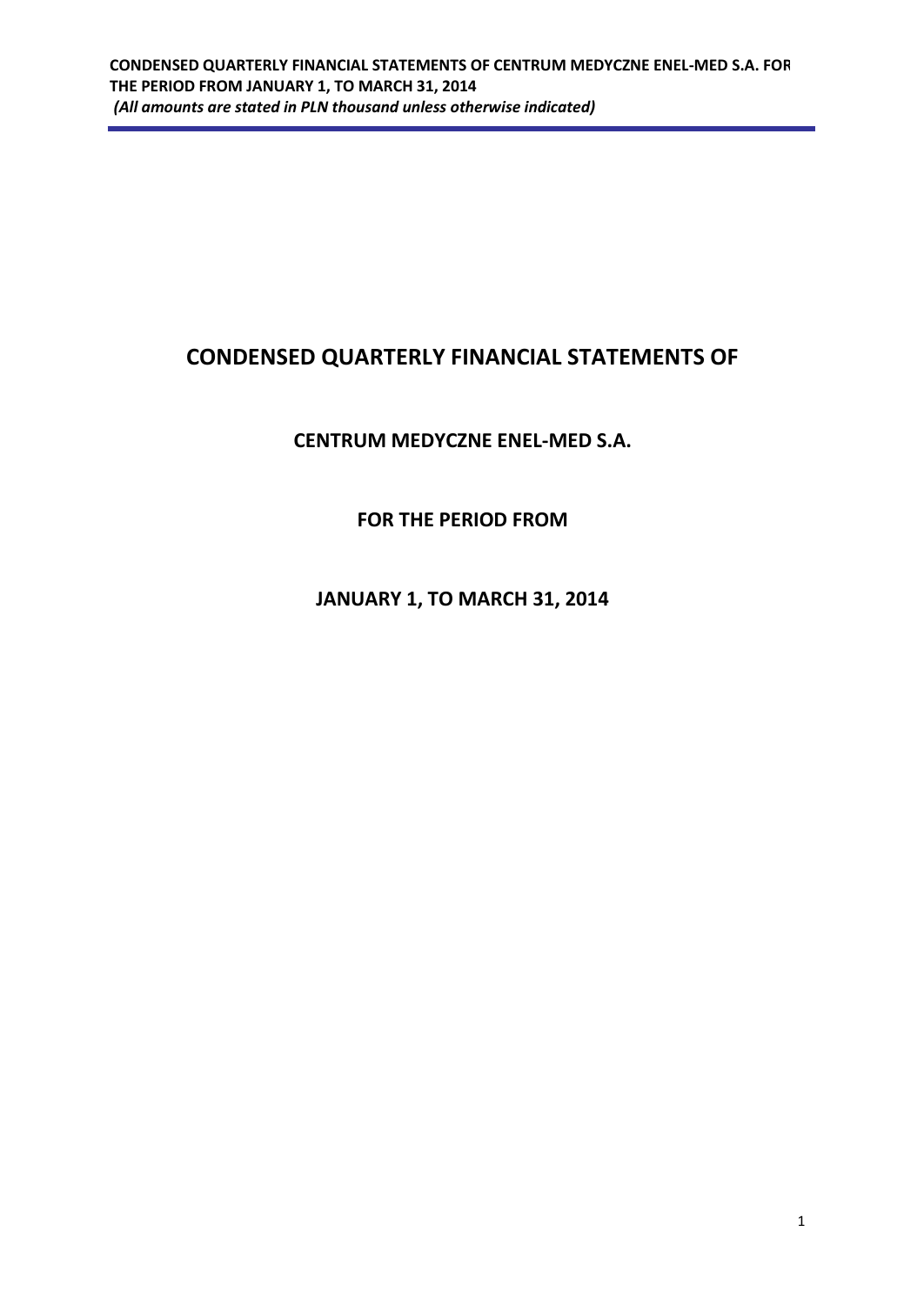## **INTRODUCTION TO THE CONDENSED QUARTERLY FINANCIAL STATEMENTS**

### **1. INFORMATION ABOUT THE COMPANY**

Centrum Medyczne Enel-Med was established pursuant to the notarial deed drawn up on December 22, 2006, Reg. No. 5930/2006 under the business name of Centrum Medyczne Enel-Med Spółka Akcyjna.

On February 28, 2007, the Company was entered into the National Court Register under number KRS 0000275255.

The registered office of the Company is located in Warsaw, ul. Słomińskiego 19, unit 524.

The Company was assigned the following REGON identification number: 140802685

The core business of the Company includes:

- General medical practice activities (PKD 8621Z)
- Specialist medical practice activities (PKD 8622Z)
- Physiotherapy activities (PKD 8690A)
- Dental practice activities (PKD 8623Z)
- Other human health care activities, n. e. c. (PKD 8690Z).

### **2. DURATION OF THE COMPANY**

The Company was established for an indefinite period of time.

#### **3. PERIODS COVERED BY THE CONDENSED QUARTERLY FINANCIAL STATEMENTS**

The period covered by the condensed quarterly financial statements:

from January 1, to March 31, 2014

The periods for which comparable financial data is presented:

- **from January 1, to December 31, 2013**
- **from January 1, to March 31, 2013**

#### **4. COMPOSITION OF MANAGEMENT AND SUPERVISORY BODIES OF THE COMPANY**

Management Board of the Company:

- Adam Rozwadowski President of the Management Board
- Jacek Rozwadowski Deputy President of the Management Board

Supervisory Board of the Company

- Anna Maria Rozwadowska
- Janusz Ryszard Jakubowski
- **Anna Piszcz**
- Zbigniew Okoński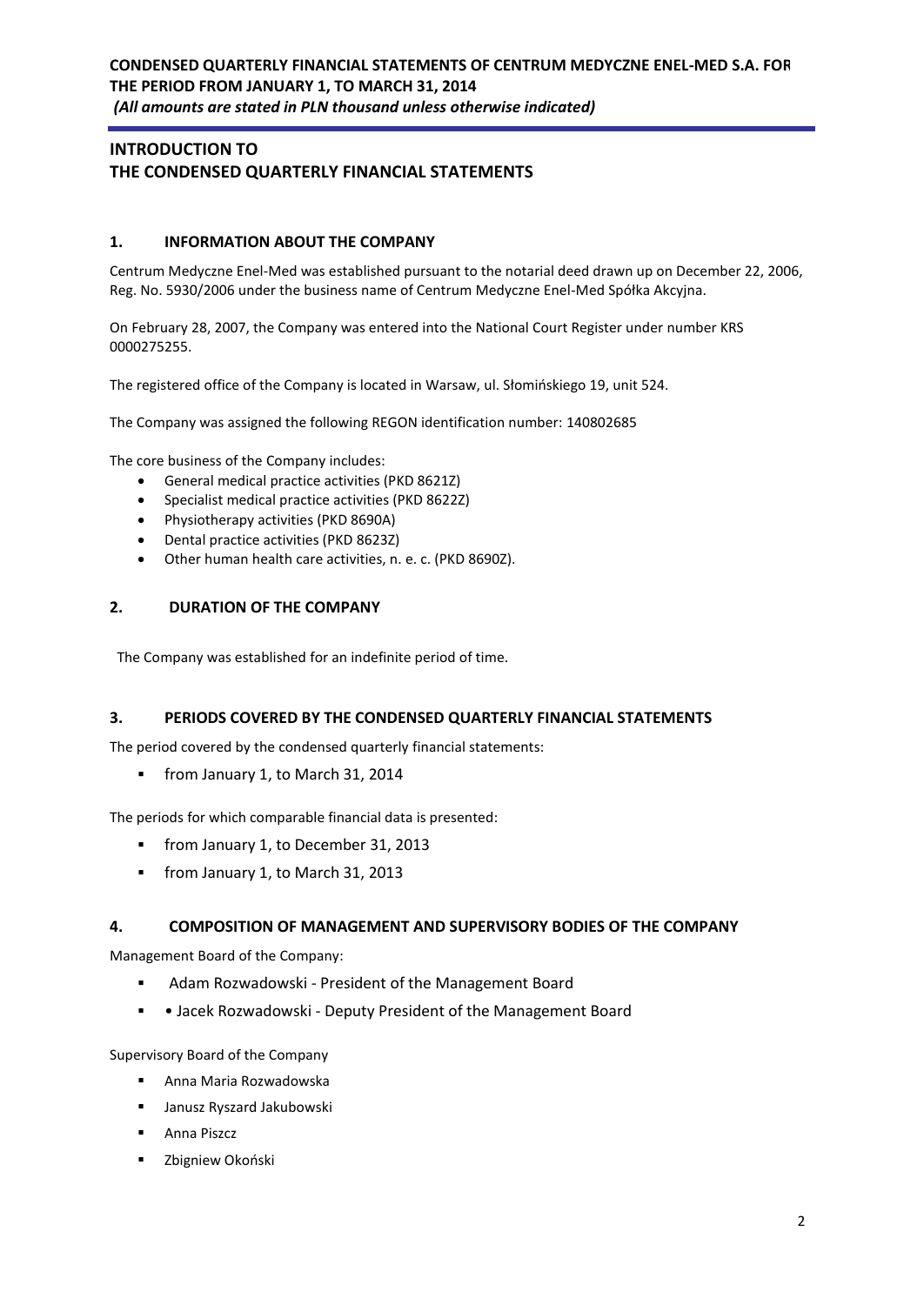### ■ Adam Ciuhak

### **5. INFORMATION WHETHER CONDENSED QUARTERLY FINANCIAL STATEMENTS AND COMPARABLE DATA**

#### **INCLUDE CONSOLIDATED DATA**

The condensed quarterly financial statements and comparable financial data do not include consolidated data. The Company does not have any undertakings which draw up independent condensed quarterly financial statements.

#### **6. INFORMATION WHETHER THE ISSUER IS A PARENT UNDERTAKING, A PARTNER IN A CO-SUBSIDIARY, OR A SIGNIFICANT INVESTOR, AND WHETHER IT DRAWS UP CONSOLIDATED CONDENSED QUARTERLY FINANCIAL STATEMENTS**

The Company is a parent undertaking for the following companies: Enelbud Sp. z o.o., Centrum Medyczne Diagnostyka Sp. z o.o. and Centrum Medyczne Diagnostyka Obrazowa Sp. z o.o. The Company does not draw up consolidated financial statements under the exemption arising from Article 58 of the Accounting Act. The Company is indirectly connected with Bonus Vitae Sp. z o.o. for which it is a significant investor through Enelbud Sp. z o. o., its subsidiary. The Company is not a partner of a co-subsidiary undertaking or a significant investor in other entities.

### **7. INFORMATION ON MERGER OF COMPANIES DURING THE PERIOD COVERED BY THESE CONDENSED QUARTERLY FINANCIAL STATEMENTS AND COMPARABLE DATA THERE WAS A MERGER OF COMPANIES**

The condensed quarterly financial statements and comparable data do not include the effects of accounting for the merger of companies.

#### **8. GOING ON CONCERN ASSUMPTION**

The condensed quarterly financial statements were drawn up with the assumption that the Company will continue its operations as a going concern in the foreseeable future and that it will not and does not have to discontinue the operations or significantly reduce their scope. The Management Board of the Company does not have the knowledge of any circumstances indicating a threat to the continuation of the operations.

### **9. INFORMATION ON CHANGES IN THE APPLIED ACCOUNTING PRINCIPLES (POLICY)**

No changes in the accounting principles occurred in the period covered by the financial statements. These principles were applied continuously during all periods presented.

The accounting principles adopted for the preparation of the condensed quarterly financial statements comply with the Accounting Act dated September 29, 1994, as amended, hereinafter referred to as the Act.

### **10. AVERAGE EXCHANGE RATES OF PLN TO EUR**

In the period covered by the condensed quarterly financial statements and in the comparable period, the average exchange rates of PLN to EUR determined by the National Bank of Poland were as follows:

| Financial period     | Average exchange rate<br>in the period (1) | Minimum exchange<br>rate in the period | Maximum<br>exchange rate in<br>the period | Exchange rate as at<br>the last day in the<br>period |
|----------------------|--------------------------------------------|----------------------------------------|-------------------------------------------|------------------------------------------------------|
| $01.01 - 31.03.2014$ | 4.1894                                     | 4.1450                                 | 4.2375                                    | 4.1713                                               |
| $01.01 - 31.12.2013$ | 4.2110                                     | 4.0671                                 | 4.3432                                    | 4.1472                                               |
| $01.01 - 31.03.2013$ | 4.1738                                     | 4.0671                                 | 4.2028                                    | 4.1774                                               |

(1) The average of the exchange rates applicable on the last day of each month in a given period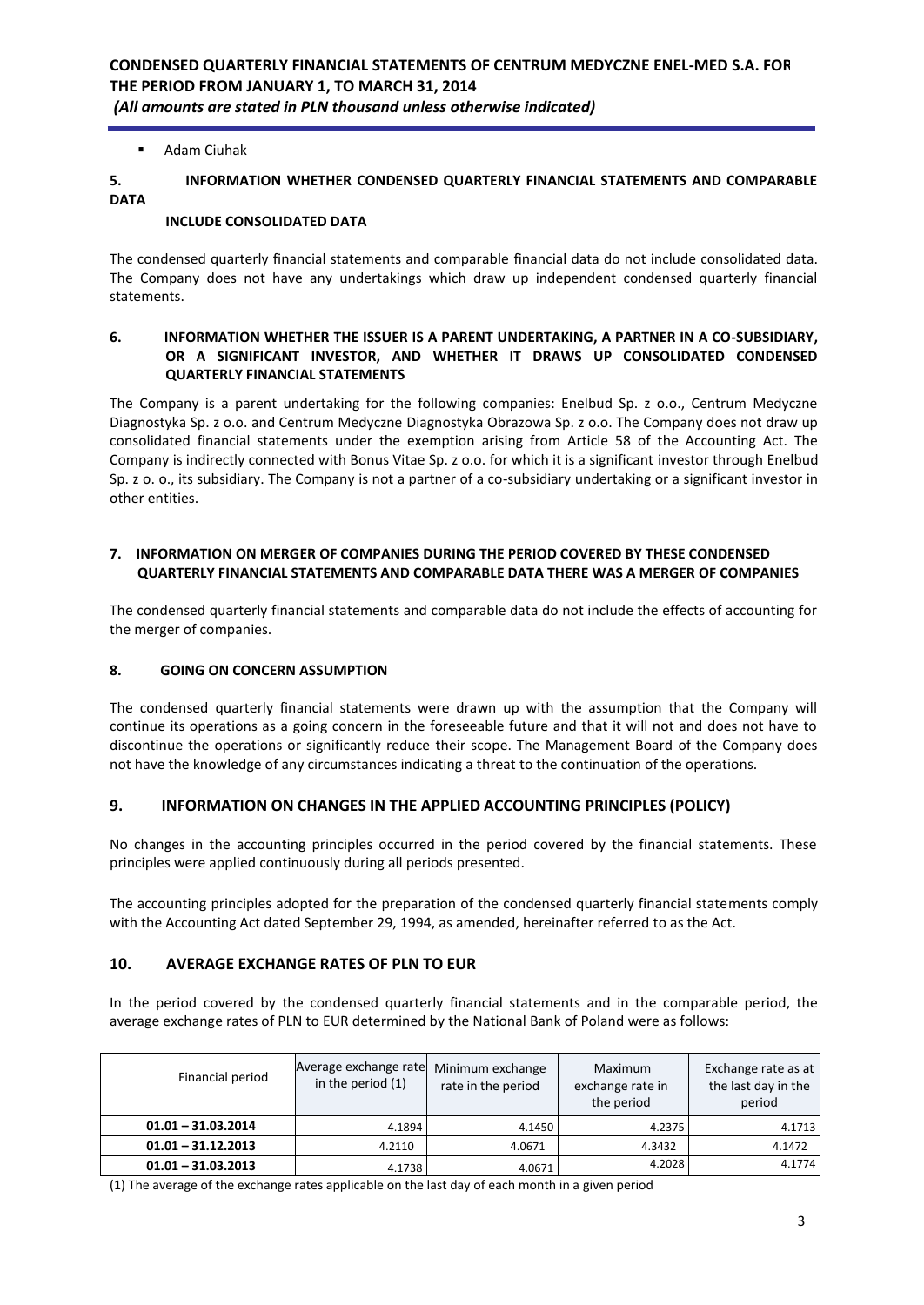The basic items in the balance sheet, profit and loss account, and cash flow statement were converted into EUR pursuant to the defined applicable principle of conversion:

- the balance sheet according to the exchange rate effective on the last day of a relevant period
- the profit and loss account and the cash flow statement according to the average exchange rates in a relevant period calculated as the arithmetic mean of the exchange rates applicable on the last day of each month in a given period

The conversion was made in accordance with the exchange rates specified hereinabove through dividing the values expressed in PLN thousand by the exchange rate.

### **11. SELECTED FINANCIAL DATA OF THE ISSUER CONVERTED INTO EUR**

|                                                            |                                              | PLN                                          | <b>EUR</b>                                   |                                              |
|------------------------------------------------------------|----------------------------------------------|----------------------------------------------|----------------------------------------------|----------------------------------------------|
| <b>SELECTED FINANCIAL DATA</b>                             | <b>Period from</b><br>01.01 to<br>31.03.2014 | <b>Period from</b><br>01.01 to<br>31.03.2013 | <b>Period from</b><br>01.01 to<br>31.03.2014 | <b>Period from</b><br>01.01 to<br>31.03.2013 |
| Net revenue from sales of products, goods<br>and materials | 53,997                                       | 48,633                                       | 12,889                                       | 11,652                                       |
| Profit (loss) on operating activities                      | 807                                          | $-552$                                       | 193                                          | $-132$                                       |
| Gross profit (loss)                                        | 392                                          | $-1,224$                                     | 94                                           | $-293$                                       |
| Net profit (loss)                                          | 919                                          | $-1,050$                                     | 219                                          | $-252$                                       |
| <b>Total assets</b>                                        | 108,024                                      | 118,089                                      | 25,897                                       | 28,269                                       |
| Fixed assets                                               | 91,953                                       | 101,524                                      | 22,044                                       | 24,303                                       |
| Current assets                                             | 16,071                                       | 16,565                                       | 3,853                                        | 3,965                                        |
| Equity                                                     | 45,547                                       | 43,111                                       | 10,919                                       | 10,320                                       |
| Share capital                                              | 23,567                                       | 23,567                                       | 5,650                                        | 5,642                                        |
| <b>Total liabilities</b>                                   | 60,123                                       | 72,718                                       | 14,413                                       | 17,408                                       |
| - of which: short-term liabilities                         | 35,236                                       | 42,300                                       | 8,447                                        | 10,126                                       |
| Number of shares (pcs)                                     | 23,566,900                                   | 23,566,900                                   | 23,566,900                                   | 23,566,900                                   |
| Book value per one share (in PLN/EUR)                      | 1.93                                         | 1.83                                         | 0.46                                         | 0.44                                         |
| Net profit (loss) per one share (in PLN/EUR)               | 0.04                                         | $-0.04$                                      | 0.01                                         | $-0.01$                                      |
| Net cash flows from operating<br>activities                | 4,282                                        | 4,028                                        | 1,022                                        | 965                                          |
| Net cash flows from investing<br>activities                | $-1,650$                                     | $-858$                                       | $-394$                                       | $-206$                                       |
| Net cash flows from financing<br>activities                | $-2,461$                                     | $-2,730$                                     | $-588$                                       | $-654$                                       |
| Change in cash and cash equivalents                        | 171                                          | 440                                          | 41                                           | 105                                          |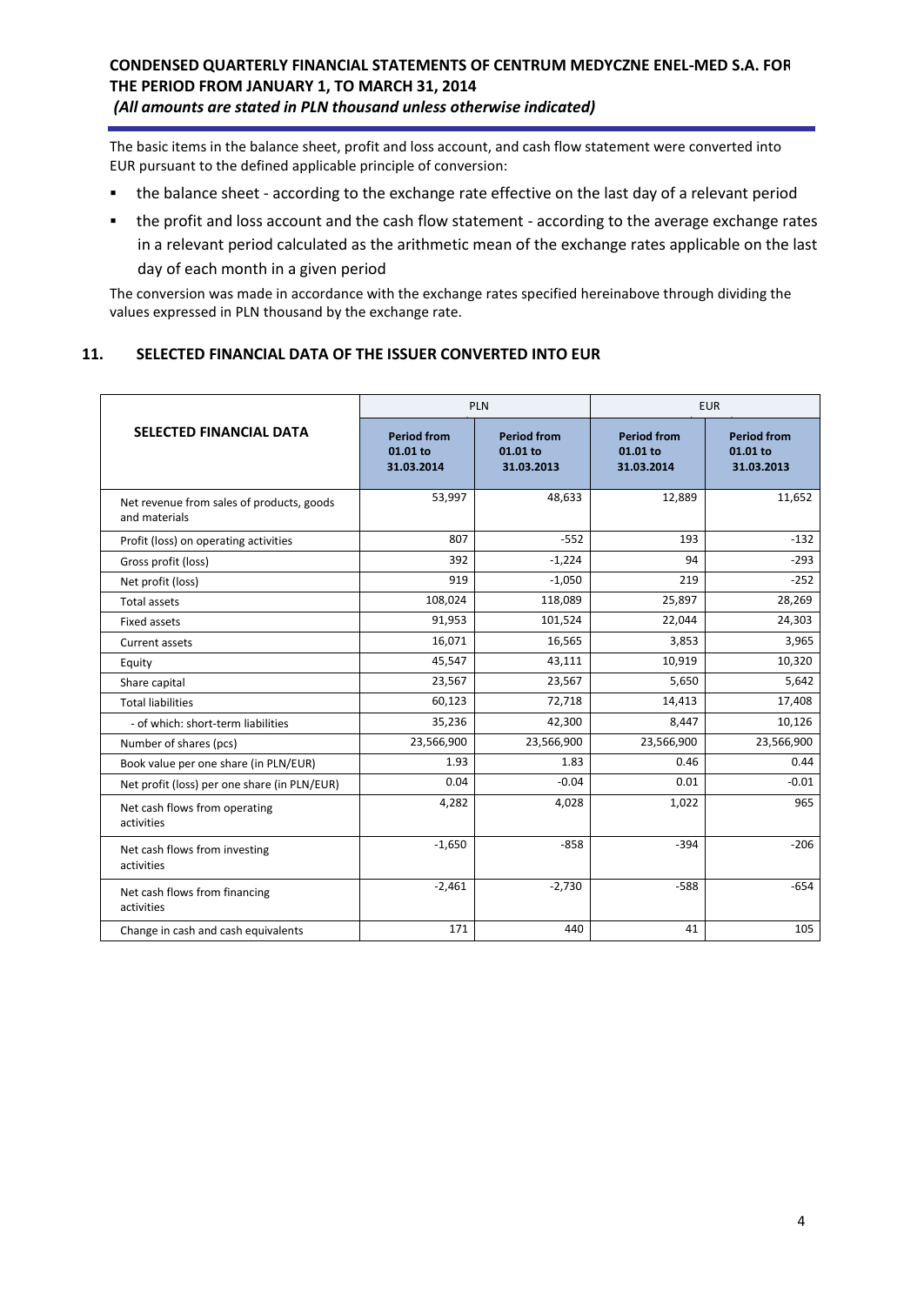# **CONDENSED QUARTERLY FINANCIAL STATEMENTS OF CENTRUM MEDYCZNE ENEL-MED S.A.**

## **BALANCE SHEET**

| <b>ASSETS</b>                                                           | 31.03.2014 | 31.12.2013 | 31.03.2013   |
|-------------------------------------------------------------------------|------------|------------|--------------|
| I. Fixed assets                                                         | 91,953     | 93,393     | 101,524      |
| 1. Intangible assets, of which:                                         | 1,396      | 1,510      | 1,744        |
| - goodwill                                                              |            |            |              |
| 2. Tangible fixed assets                                                | 82,680     | 83,996     | 91,752       |
| 3. Long-term receivables                                                | 580        | 580        | 579          |
| 3.1. Amounts due from related undertakings                              |            |            |              |
| 3.2. Amounts due from other undertakings                                | 580        | 580        | 579          |
| 4. Long-term investments                                                | 4,754      | 4,701      | 4,806        |
| 4.1. Immovable property                                                 |            |            |              |
| 4.2. Intangible assets                                                  |            |            |              |
| 4.3. Long-term financial assets                                         | 4,754      | 4,701      | 4,806        |
| a) in related undertakings, of which:                                   | 650        | 650        | 640          |
| - shares in subordinated undertakings valued using<br>the equity method | 650        | 650        | 640          |
| b) in other undertakings                                                | 4,104      | 4,051      | 4,166        |
| 4.4. Other long-term investments                                        |            |            |              |
| 5. Long-term prepayments and accruals                                   | 2,542      | 2,606      | 2,643        |
| 5.1. Deferred income tax assets                                         | 2,542      | 2,606      | 2,643        |
| 5.2. Other prepayments and accruals                                     |            |            |              |
| II. Current assets                                                      | 16,071     | 14,159     | 16,565       |
| 1. Inventories                                                          | 947        | 973        | 959          |
| 2. Short-term receivables                                               | 12,446     | 11,335     | 12,939       |
| 2.1. Amounts due from related undertakings                              | 5          | 5          | $\mathbf{1}$ |
| 2.2. Amounts due from other undertakings                                | 12,441     | 11,330     | 12,938       |
| 3. Short-term investments                                               | 551        | 381        | 849          |
| 3.1. Short-term financial assets                                        | 551        | 381        | 849          |
| a) in related undertakings                                              |            |            |              |
| b) in other undertakings                                                |            |            |              |
| c) cash and other monetary assets                                       | 551        | 381        | 849          |
| 3.2. Other short-term investments                                       |            |            |              |
| 4. Short-term prepayments and accruals                                  | 2,128      | 1,470      | 1,818        |
| <b>Total assets</b>                                                     | 108,024    | 107,552    | 118,089      |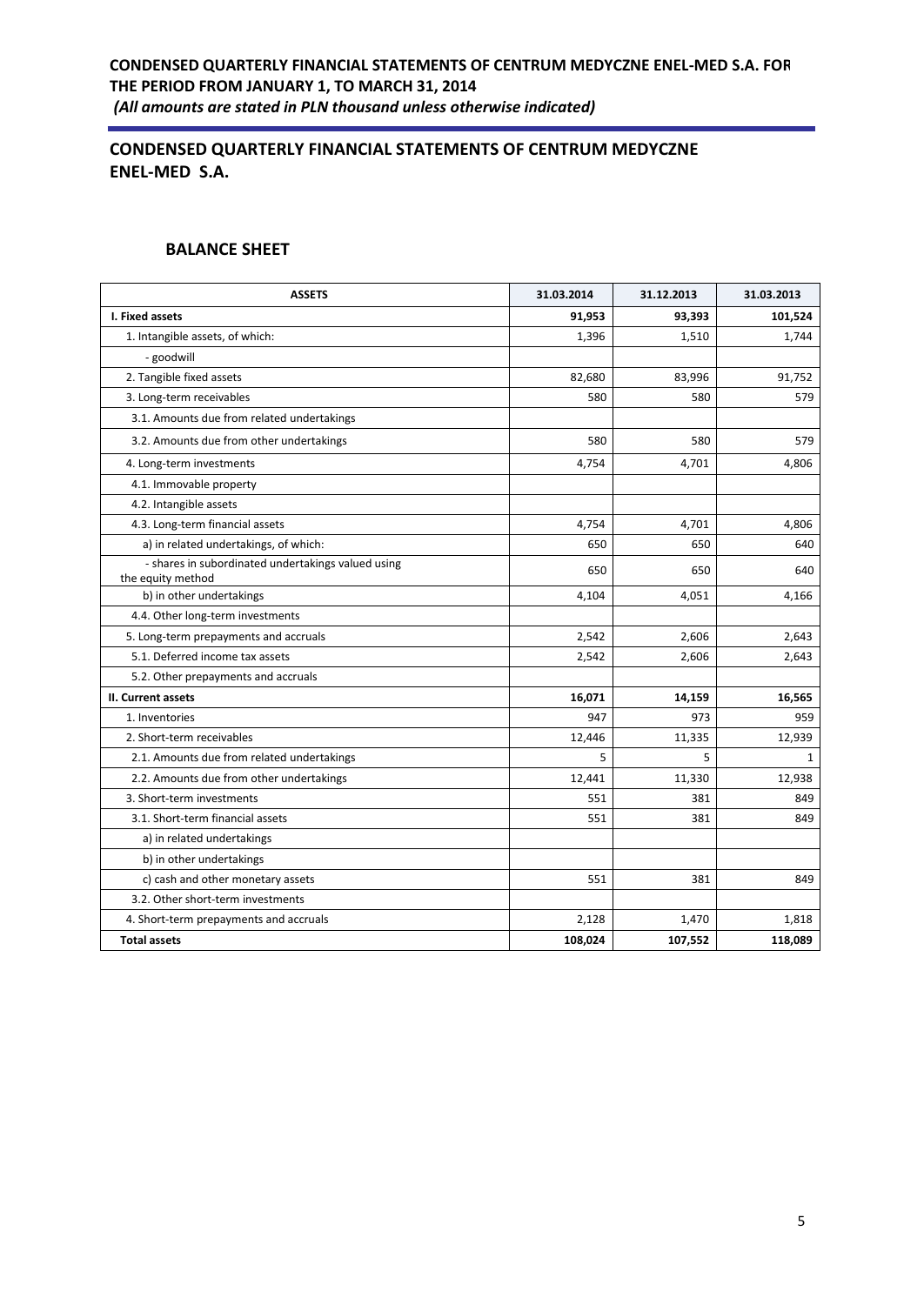## **BALANCE SHEET**

| I. Equity<br>45,547<br>44,628<br>1. Initial capital<br>23,567<br>23,567<br>2. Called-up initial capital (negative figure)<br>3. Own shares (negative figure)<br>4. Supplementary capital<br>29,992<br>29,992<br>5. Revaluation reserve<br>6. Other reserve capitals<br>7. Profits (losses) brought forward<br>$-8,930$<br>$-9,398$<br>8. Net profit (loss)<br>919<br>467<br>9. Write-offs from net profit during the financial year<br>II. Liabilities and provisions for liabilities<br>62,477<br>62,924<br>1. Provisions for liabilities<br>2,980<br>2,355<br>1.1. Deferred income tax provision<br>1,574<br>2,164<br>1.2. Provisions for pensions and similar benefits<br>781<br>781<br>189<br>189<br>a) long-term<br>b) short-term<br>592<br>592<br>1.3. Other provisions<br>34<br>a) long-term<br>b) short-term<br>34<br>2. Long-term liabilities<br>24,788<br>26,159<br>2.1. Amounts due to related undertakings<br>24,788<br>26,159<br>2.2. Amounts due to other undertakings<br>3. Short-term liabilities<br>35,236<br>33,524<br>3.1. Amounts due to related undertakings<br>3.2. Amounts due to other undertakings<br>35,108<br>33,459<br>65<br>3.3. Special funds<br>128<br>4. Accruals<br>98<br>261<br>4.1. Negative goodwill<br>4.2. Other accruals<br>98<br>261<br>a) long-term<br>35<br>110<br>64<br>b) short-term<br>152<br><b>Total liabilities</b><br>108,024<br>107,552 | <b>LIABILITIE</b> | 31.03.2014 | 31.12.2013 | 31.03.2013 |
|-------------------------------------------------------------------------------------------------------------------------------------------------------------------------------------------------------------------------------------------------------------------------------------------------------------------------------------------------------------------------------------------------------------------------------------------------------------------------------------------------------------------------------------------------------------------------------------------------------------------------------------------------------------------------------------------------------------------------------------------------------------------------------------------------------------------------------------------------------------------------------------------------------------------------------------------------------------------------------------------------------------------------------------------------------------------------------------------------------------------------------------------------------------------------------------------------------------------------------------------------------------------------------------------------------------------------------------------------------------------------------------------|-------------------|------------|------------|------------|
|                                                                                                                                                                                                                                                                                                                                                                                                                                                                                                                                                                                                                                                                                                                                                                                                                                                                                                                                                                                                                                                                                                                                                                                                                                                                                                                                                                                           |                   |            |            | 43,111     |
|                                                                                                                                                                                                                                                                                                                                                                                                                                                                                                                                                                                                                                                                                                                                                                                                                                                                                                                                                                                                                                                                                                                                                                                                                                                                                                                                                                                           |                   |            |            | 23,567     |
|                                                                                                                                                                                                                                                                                                                                                                                                                                                                                                                                                                                                                                                                                                                                                                                                                                                                                                                                                                                                                                                                                                                                                                                                                                                                                                                                                                                           |                   |            |            |            |
|                                                                                                                                                                                                                                                                                                                                                                                                                                                                                                                                                                                                                                                                                                                                                                                                                                                                                                                                                                                                                                                                                                                                                                                                                                                                                                                                                                                           |                   |            |            |            |
|                                                                                                                                                                                                                                                                                                                                                                                                                                                                                                                                                                                                                                                                                                                                                                                                                                                                                                                                                                                                                                                                                                                                                                                                                                                                                                                                                                                           |                   |            |            | 29,991     |
|                                                                                                                                                                                                                                                                                                                                                                                                                                                                                                                                                                                                                                                                                                                                                                                                                                                                                                                                                                                                                                                                                                                                                                                                                                                                                                                                                                                           |                   |            |            |            |
|                                                                                                                                                                                                                                                                                                                                                                                                                                                                                                                                                                                                                                                                                                                                                                                                                                                                                                                                                                                                                                                                                                                                                                                                                                                                                                                                                                                           |                   |            |            |            |
|                                                                                                                                                                                                                                                                                                                                                                                                                                                                                                                                                                                                                                                                                                                                                                                                                                                                                                                                                                                                                                                                                                                                                                                                                                                                                                                                                                                           |                   |            |            | $-9,397$   |
|                                                                                                                                                                                                                                                                                                                                                                                                                                                                                                                                                                                                                                                                                                                                                                                                                                                                                                                                                                                                                                                                                                                                                                                                                                                                                                                                                                                           |                   |            |            | $-1,050$   |
|                                                                                                                                                                                                                                                                                                                                                                                                                                                                                                                                                                                                                                                                                                                                                                                                                                                                                                                                                                                                                                                                                                                                                                                                                                                                                                                                                                                           |                   |            |            |            |
|                                                                                                                                                                                                                                                                                                                                                                                                                                                                                                                                                                                                                                                                                                                                                                                                                                                                                                                                                                                                                                                                                                                                                                                                                                                                                                                                                                                           |                   |            |            | 74,978     |
|                                                                                                                                                                                                                                                                                                                                                                                                                                                                                                                                                                                                                                                                                                                                                                                                                                                                                                                                                                                                                                                                                                                                                                                                                                                                                                                                                                                           |                   |            |            | 2,260      |
|                                                                                                                                                                                                                                                                                                                                                                                                                                                                                                                                                                                                                                                                                                                                                                                                                                                                                                                                                                                                                                                                                                                                                                                                                                                                                                                                                                                           |                   |            |            | 1,620      |
|                                                                                                                                                                                                                                                                                                                                                                                                                                                                                                                                                                                                                                                                                                                                                                                                                                                                                                                                                                                                                                                                                                                                                                                                                                                                                                                                                                                           |                   |            |            | 640        |
|                                                                                                                                                                                                                                                                                                                                                                                                                                                                                                                                                                                                                                                                                                                                                                                                                                                                                                                                                                                                                                                                                                                                                                                                                                                                                                                                                                                           |                   |            |            | 170        |
|                                                                                                                                                                                                                                                                                                                                                                                                                                                                                                                                                                                                                                                                                                                                                                                                                                                                                                                                                                                                                                                                                                                                                                                                                                                                                                                                                                                           |                   |            |            | 470        |
|                                                                                                                                                                                                                                                                                                                                                                                                                                                                                                                                                                                                                                                                                                                                                                                                                                                                                                                                                                                                                                                                                                                                                                                                                                                                                                                                                                                           |                   |            |            |            |
|                                                                                                                                                                                                                                                                                                                                                                                                                                                                                                                                                                                                                                                                                                                                                                                                                                                                                                                                                                                                                                                                                                                                                                                                                                                                                                                                                                                           |                   |            |            |            |
|                                                                                                                                                                                                                                                                                                                                                                                                                                                                                                                                                                                                                                                                                                                                                                                                                                                                                                                                                                                                                                                                                                                                                                                                                                                                                                                                                                                           |                   |            |            |            |
|                                                                                                                                                                                                                                                                                                                                                                                                                                                                                                                                                                                                                                                                                                                                                                                                                                                                                                                                                                                                                                                                                                                                                                                                                                                                                                                                                                                           |                   |            |            | 30,254     |
|                                                                                                                                                                                                                                                                                                                                                                                                                                                                                                                                                                                                                                                                                                                                                                                                                                                                                                                                                                                                                                                                                                                                                                                                                                                                                                                                                                                           |                   |            |            |            |
|                                                                                                                                                                                                                                                                                                                                                                                                                                                                                                                                                                                                                                                                                                                                                                                                                                                                                                                                                                                                                                                                                                                                                                                                                                                                                                                                                                                           |                   |            |            | 30,254     |
|                                                                                                                                                                                                                                                                                                                                                                                                                                                                                                                                                                                                                                                                                                                                                                                                                                                                                                                                                                                                                                                                                                                                                                                                                                                                                                                                                                                           |                   |            |            | 42,300     |
|                                                                                                                                                                                                                                                                                                                                                                                                                                                                                                                                                                                                                                                                                                                                                                                                                                                                                                                                                                                                                                                                                                                                                                                                                                                                                                                                                                                           |                   |            |            | 415        |
|                                                                                                                                                                                                                                                                                                                                                                                                                                                                                                                                                                                                                                                                                                                                                                                                                                                                                                                                                                                                                                                                                                                                                                                                                                                                                                                                                                                           |                   |            |            | 41,812     |
|                                                                                                                                                                                                                                                                                                                                                                                                                                                                                                                                                                                                                                                                                                                                                                                                                                                                                                                                                                                                                                                                                                                                                                                                                                                                                                                                                                                           |                   |            |            | 73         |
|                                                                                                                                                                                                                                                                                                                                                                                                                                                                                                                                                                                                                                                                                                                                                                                                                                                                                                                                                                                                                                                                                                                                                                                                                                                                                                                                                                                           |                   |            |            | 164        |
|                                                                                                                                                                                                                                                                                                                                                                                                                                                                                                                                                                                                                                                                                                                                                                                                                                                                                                                                                                                                                                                                                                                                                                                                                                                                                                                                                                                           |                   |            |            |            |
|                                                                                                                                                                                                                                                                                                                                                                                                                                                                                                                                                                                                                                                                                                                                                                                                                                                                                                                                                                                                                                                                                                                                                                                                                                                                                                                                                                                           |                   |            |            | 164        |
|                                                                                                                                                                                                                                                                                                                                                                                                                                                                                                                                                                                                                                                                                                                                                                                                                                                                                                                                                                                                                                                                                                                                                                                                                                                                                                                                                                                           |                   |            |            | 101        |
|                                                                                                                                                                                                                                                                                                                                                                                                                                                                                                                                                                                                                                                                                                                                                                                                                                                                                                                                                                                                                                                                                                                                                                                                                                                                                                                                                                                           |                   |            |            | 63         |
|                                                                                                                                                                                                                                                                                                                                                                                                                                                                                                                                                                                                                                                                                                                                                                                                                                                                                                                                                                                                                                                                                                                                                                                                                                                                                                                                                                                           |                   |            |            | 118,089    |

| Book value (in PLN thousand)              | 45.547     | 44.628     | 43,111     |
|-------------------------------------------|------------|------------|------------|
| Number of shares (pcs)                    | 23,566,900 | 23,566,900 | 23,556,900 |
| Book value per one share (in PLN)         | 1.93       | 1.89       | 1.83       |
| Diluted number of shares                  | 23,566,900 | 23,566,900 | 23,566,900 |
| Diluted book value per one share (in PLN) | 1.93       | 1.89       | 1.83       |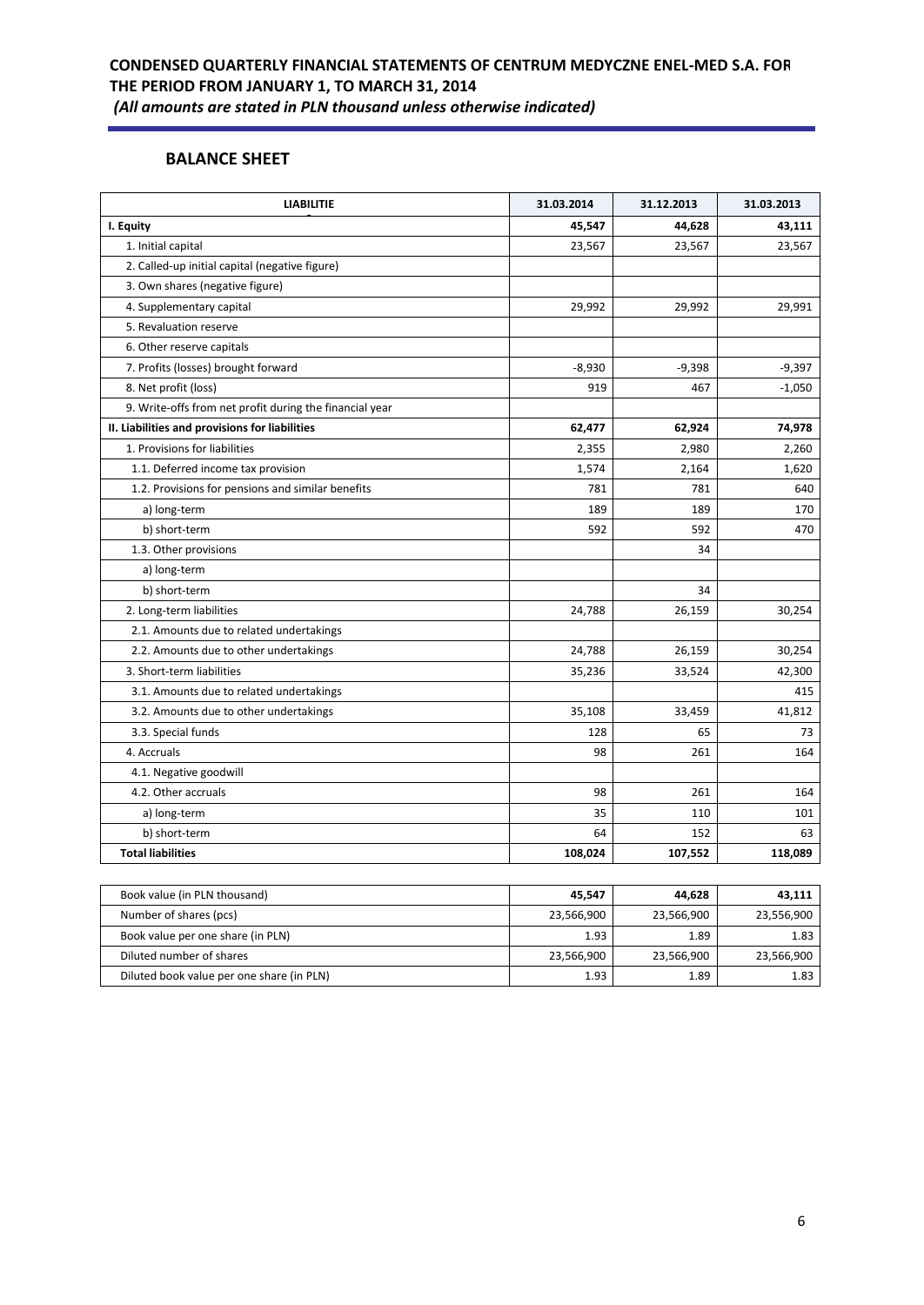| (All amounts are stated in PLN thousand unless otherwise indicated) |  |
|---------------------------------------------------------------------|--|
|---------------------------------------------------------------------|--|

| <b>PROFIT AND LOSS ACCOUNT</b>                                                                  | $01.01.2014 -$ | $01.01.2013 -$ |
|-------------------------------------------------------------------------------------------------|----------------|----------------|
|                                                                                                 | 31.03.2014     | 31.03.2013     |
| I. Net revenue from sales of products, goods and materials, of which                            | 53,997         | 48,633         |
| - from related undertakings                                                                     |                |                |
| 1. Net revenue from sales of products                                                           | 53,997         | 48,633         |
| 2. Net revenue from sales of goods and materials                                                |                |                |
| II. II. Cost of products, goods and materials sold, of which                                    | 49,558         | 46,245         |
| - to related undertakings                                                                       |                |                |
| 1. Manufacturing costs of products sold                                                         | 49,558         | 46,245         |
| 2. Value of goods and materials sold                                                            |                |                |
| III. Gross profit (loss) on sales (I - II)                                                      | 4,439          | 2,388          |
| IV. Costs of sale                                                                               | 1,890          | 1,607          |
| V. Overheads                                                                                    | 1,789          | 1,559          |
| VI. Profit (loss) on sales (III-IV-V)                                                           | 760            | $-778$         |
| VII. Other operating income                                                                     | 566            | 399            |
| 1. Profit on sale of non-financial fixed assets                                                 |                |                |
| 2. Subsidies                                                                                    | 49             | $\mathbf{1}$   |
| 3. Other operating income                                                                       | 516            | 398            |
| VIII. Other operating costs                                                                     | 518            | 173            |
| 1. Loss on sale of non-financial fixed assets                                                   |                |                |
| 2. Revaluation of non-financial assets                                                          |                |                |
| 3. Other operating costs                                                                        | 518            | 173            |
| IX. Profit (loss) on operating activities (VI+VII-VIII)                                         | 807            | -552           |
| X. Financial income                                                                             | 34             | 65             |
| 1. Dividends and profit sharing, of which:                                                      |                |                |
| - from related undertakings                                                                     |                |                |
| 2. Interest, of which:                                                                          | 34             | 65             |
| - from related undertakings                                                                     |                |                |
| 3. Profit on sale of investments                                                                |                |                |
|                                                                                                 |                |                |
| 4. Revaluation of investments                                                                   |                |                |
| 5. Other                                                                                        |                |                |
| <b>XI. Financial costs</b>                                                                      | 449            | 737            |
| 1. Interest, of which:                                                                          | 438            | 727            |
| - to related undertakings                                                                       |                |                |
| 2. Loss on sale of investments                                                                  |                |                |
| 3. Revaluation of investments                                                                   |                |                |
| 4. Other                                                                                        | 11             | 10             |
| XII. Profit (loss) on business activities (IX+X-XI)                                             | 392            | $-1,224$       |
| XIII. J. Result of extraordinary events (XIII.1. - XIII.2.)                                     |                |                |
| 1. Extraordinary profits                                                                        |                |                |
| 2. Extraordinary losses                                                                         |                |                |
| XIV. Gross profit (loss) (XII+/-XIII)                                                           | 392            | $-2,395$       |
| XV. Income tax                                                                                  | -527           | $-174$         |
| a) current part                                                                                 |                |                |
| b) deferred part                                                                                | $-527$         | $-174$         |
| XVI. Other obligatory reductions of profit (increases of loss)                                  |                |                |
| XVII. Share in net profit (loss) of subordinated undertakings valued using the equity<br>method |                |                |
| XVIII. Net profit (loss) (XIV-XV-XVI+/-XVI)                                                     | 919            | $-1,050$       |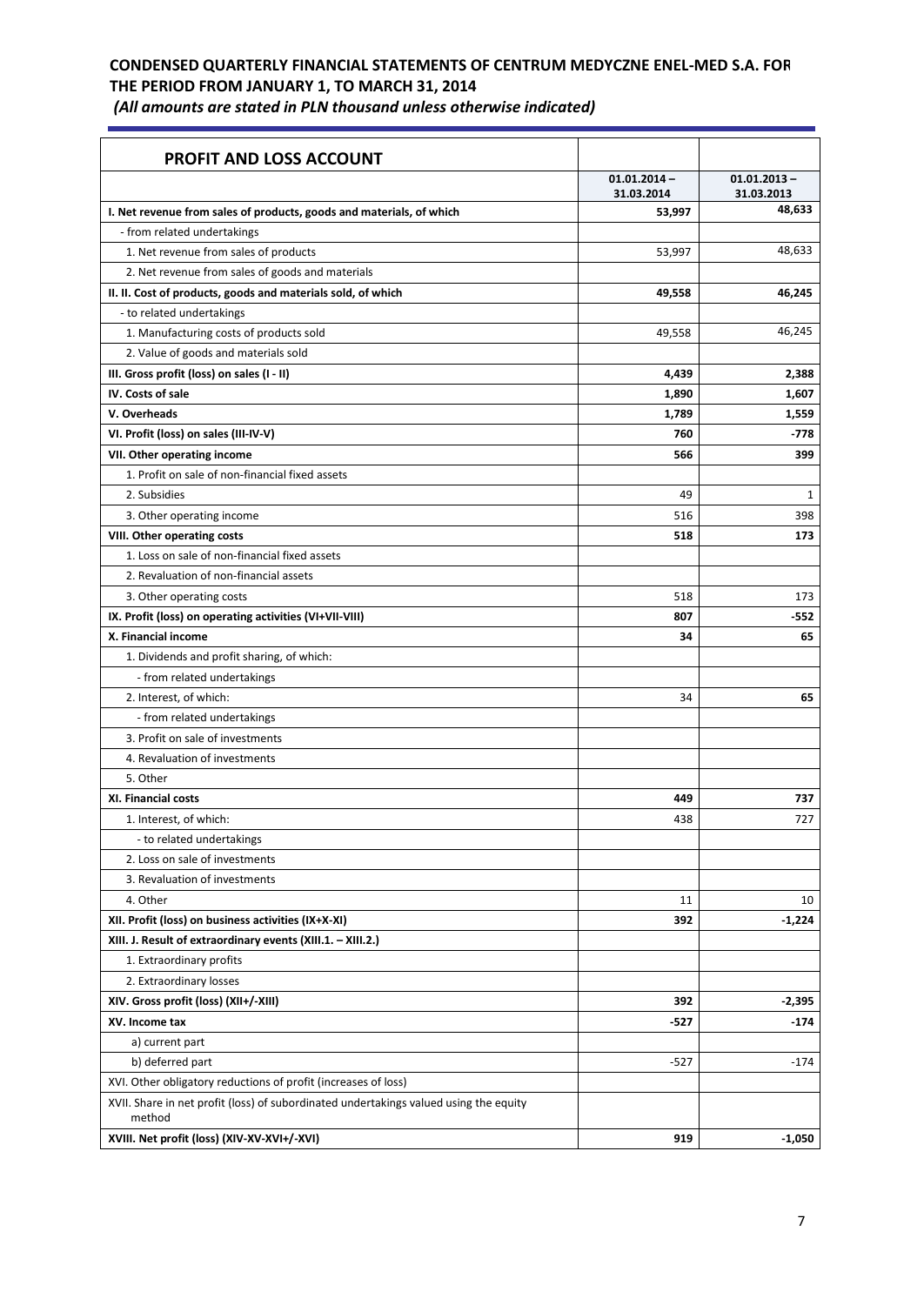### **FUNDS FLOW STATEMENT**

|                                                                                                        | 31.03.2014 | 31.12.2013 | 31.03.2013 |
|--------------------------------------------------------------------------------------------------------|------------|------------|------------|
| I. Equity at the beginning of the Period (OB)                                                          | 44,628     | 44,161     | 44,161     |
| a) amendments to the adopted accounting principles (policy)                                            |            |            |            |
| b) adjustments for errors                                                                              |            |            |            |
| I.a. Equity at the beginning of the period (OB), after reconciliation to<br>comparable data            | 44,628     | 44,161     | 44,161     |
| 1. Initial capital at the beginning of the period                                                      | 23,567     | 23,567     | 23,567     |
| 1.1. Changes in initial capital                                                                        |            |            |            |
| a) increase (as a result of)                                                                           |            |            |            |
| - issue of shares                                                                                      |            |            |            |
| b) decrease (as a result of)                                                                           |            |            |            |
| 1.2. Initial capital at the end of the period                                                          | 23,567     | 23,567     | 23,567     |
| 2. Called-up initial capital at the beginning of the period                                            |            |            |            |
| 2.1. Changes in called-up initial capital                                                              |            |            |            |
| a) increase (as a result of)                                                                           |            |            |            |
| b) decrease (as a result of)                                                                           |            |            |            |
| 2.2. Called-up initial capital at the end of the period                                                |            |            |            |
| 3. Own shares at the beginning of the period                                                           |            |            |            |
| 3.1. Changes in own shares                                                                             |            |            |            |
| a) increase (as a result of)                                                                           |            |            |            |
| b) decrease (as a result of)                                                                           |            |            |            |
| 3.2. Own shares at the end of the period                                                               |            |            |            |
| 4. Supplementary capital at the beginning of the period                                                | 29,991     | 29,991     | 29,991     |
| 4.1. Changes in supplementary capital                                                                  |            |            |            |
| a) increase (as a result of)                                                                           |            |            |            |
| - issue of shares at premium                                                                           |            |            |            |
| - distribution of profits (statutory)                                                                  |            |            |            |
| b) decrease (as a result of)                                                                           |            |            |            |
| - expenses relative to stock exchange listing                                                          |            |            |            |
| 4.2. Supplementary capital at the end of the period                                                    | 29,991     | 29,991     | 29,991     |
| 5. Revaluation reserve at the beginning of the period                                                  |            |            |            |
| 5.1. Changes in revaluation reserve                                                                    |            |            |            |
| a) increase (as a result of)                                                                           |            |            |            |
| b) decrease (as a result of)                                                                           |            |            |            |
| 5.2. Revaluation reserve at the end of the period                                                      |            |            |            |
| 6. Other reserve capitals at the beginning of the period                                               |            |            |            |
| 6.1. Changes in other reserve capitals                                                                 |            |            |            |
| a) increase (as a result of)                                                                           |            |            |            |
| b) decrease (as a result of)                                                                           |            |            |            |
| 6.2. Other reserve capitals at the end of the period                                                   |            |            |            |
| 7. Profit (loss) brought forward at the beginning of the period                                        | -566       | -566       | -566       |
| 7.1. Profit brought forward at the beginning of the period                                             |            |            |            |
| a) amendments to the adopted accounting principles (policy)                                            |            |            |            |
| b) adjustments for errors                                                                              |            |            |            |
| 7.2. Profit brought forward at the beginning of the period, after<br>reconciliation to comparable data |            |            |            |
| a) increase (as a result of)                                                                           | 467        |            |            |
| - distribution of profit brought forward                                                               | 467        |            |            |
| b) decrease (as a result of)                                                                           |            |            |            |
| - reclassification to supplementary capital                                                            |            |            |            |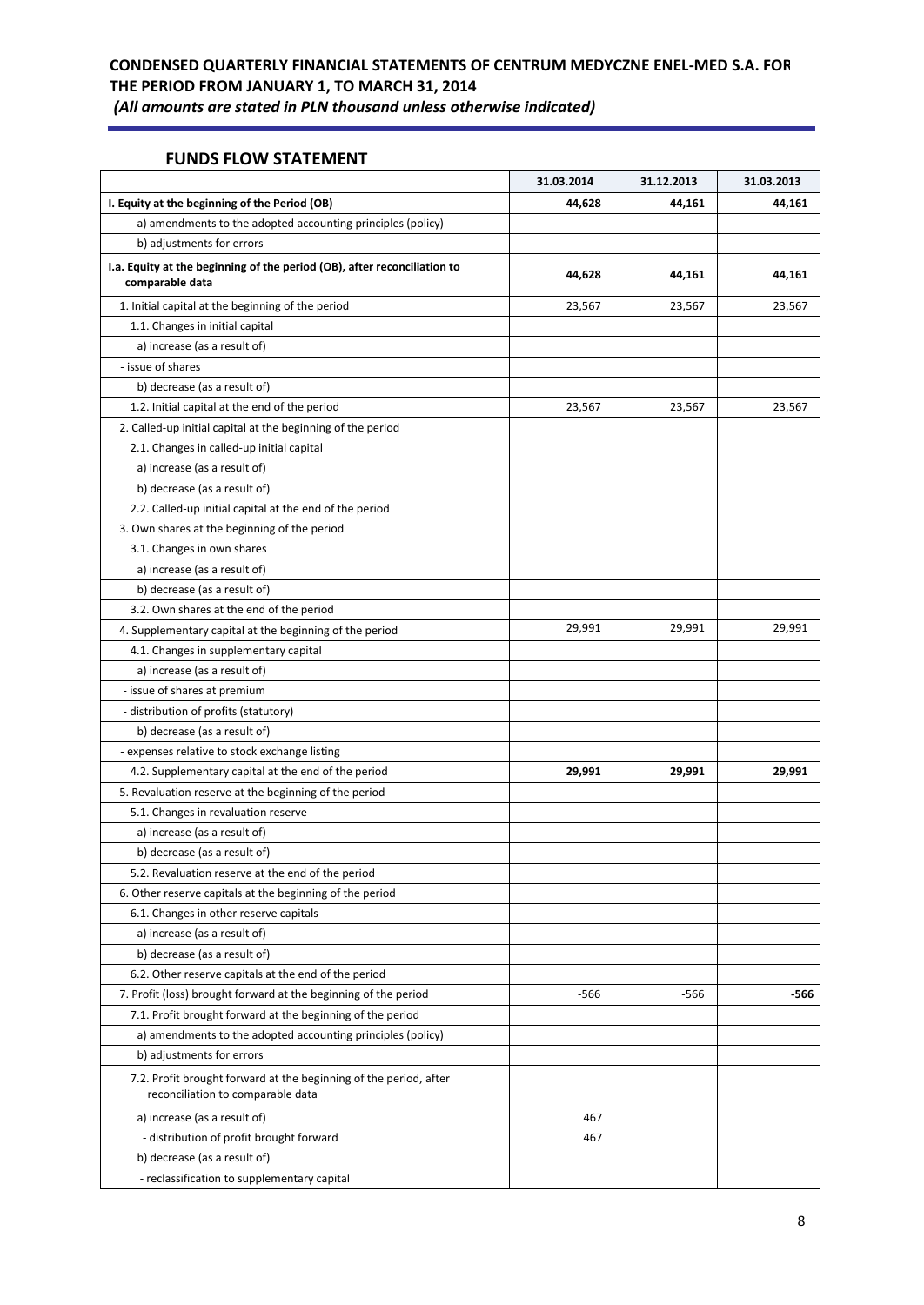| - dividends paid                                                                                     |          |          |          |
|------------------------------------------------------------------------------------------------------|----------|----------|----------|
| 7.3. Profit brought forward at the end of the period                                                 | 467      |          |          |
| 7.4. Loss brought forward at the beginning of the period                                             | -566     | -566     | -566     |
| a) amendments to the adopted accounting principles (policy)                                          |          |          |          |
| b) adjustments for errors                                                                            |          |          |          |
| 7.5. Loss brought forward at the beginning of the period, after<br>reconciliation to comparable data | -566     | -566     | -566     |
| a) increase (as a result of)                                                                         | $-8,831$ | $-8,831$ | $-8,831$ |
| reclassification of loss brought forward to be covered                                               | $-8,831$ | $-8,831$ | $-8,831$ |
| b) decrease (as a result of)                                                                         |          |          |          |
| 7.6. Loss brought forward at the end of the period                                                   | $-9,397$ | $-9,397$ | $-9,397$ |
| 7.7. Profit (loss) brought forward at the end of the period                                          | $-8,930$ | $-9,397$ | $-9,397$ |
| 8. Net result                                                                                        | 919      | 467      | $-1,050$ |
| a) net profit                                                                                        | 919      | 467      |          |
| b) net loss                                                                                          |          |          | $-1,050$ |
| c) write-offs from profit                                                                            |          |          |          |
| II. Equity at the end of the period (CB)                                                             | 45,547   | 44,628   | 43,111   |
| III. Equity after adjustments for the proposed distribution of profit<br>(coverage of loss)          | 45,547   | 44,628   | 43,111   |

*(All amounts are stated in PLN thousand unless otherwise indicated)*

## **CASH FLOW STATEMENT - INDIRECT METHOD**

|                                                                                             | $01.01.2014 -$<br>31.03.2014 | $01.01.2013 -$<br>31.03.2013 |
|---------------------------------------------------------------------------------------------|------------------------------|------------------------------|
| A. Cash flows from operating activities                                                     |                              |                              |
| I. Net profit (loss)                                                                        | 919                          | $-1,050$                     |
| II. Total adjustments                                                                       | 3,363                        | 5,078                        |
| 1. Amortisation and depreciation                                                            | 3,317                        | 3,745                        |
| 2. Foreign exchange gains (losses)                                                          |                              |                              |
| 3. Interest and profit sharing (dividends)                                                  | 402                          | 646                          |
| 4. Profit (loss) on investing activities                                                    |                              |                              |
| 5. Change in provisions                                                                     | $-625$                       | 98                           |
| 6. Change in inventories                                                                    | 26                           | 45                           |
| 7. Change in receivables                                                                    | $-1,111$                     | $-1,797$                     |
| 8. Change in short-term liabilities, with the exception of loans and credits                | 2,176                        | 2,491                        |
| 9. Change in prepayments and accruals                                                       | $-757$                       | $-145$                       |
| 10. Other adjustments                                                                       | $-66$                        | -5                           |
| III. Net cash flows from operating activities (I+/-II)                                      | 4,282                        | 4,028                        |
| <b>B. Cash flows from investing activities</b>                                              |                              |                              |
| I. Inflows                                                                                  |                              |                              |
| 1. Sale of intangible assets and                                                            |                              |                              |
| tangible fixed assets<br>2. Sale of investments in immovable property and intangible assets |                              |                              |
| 3. From financial assets, of which:                                                         |                              |                              |
| a) in related undertakings                                                                  |                              |                              |
| - sale of financial assets                                                                  |                              |                              |
| - dividends and profit sharing                                                              |                              |                              |
| - repayment of long-term loans                                                              |                              |                              |
| - interest                                                                                  |                              |                              |
| - other financial inflows                                                                   |                              |                              |
|                                                                                             |                              |                              |
| b) in other undertakings                                                                    |                              |                              |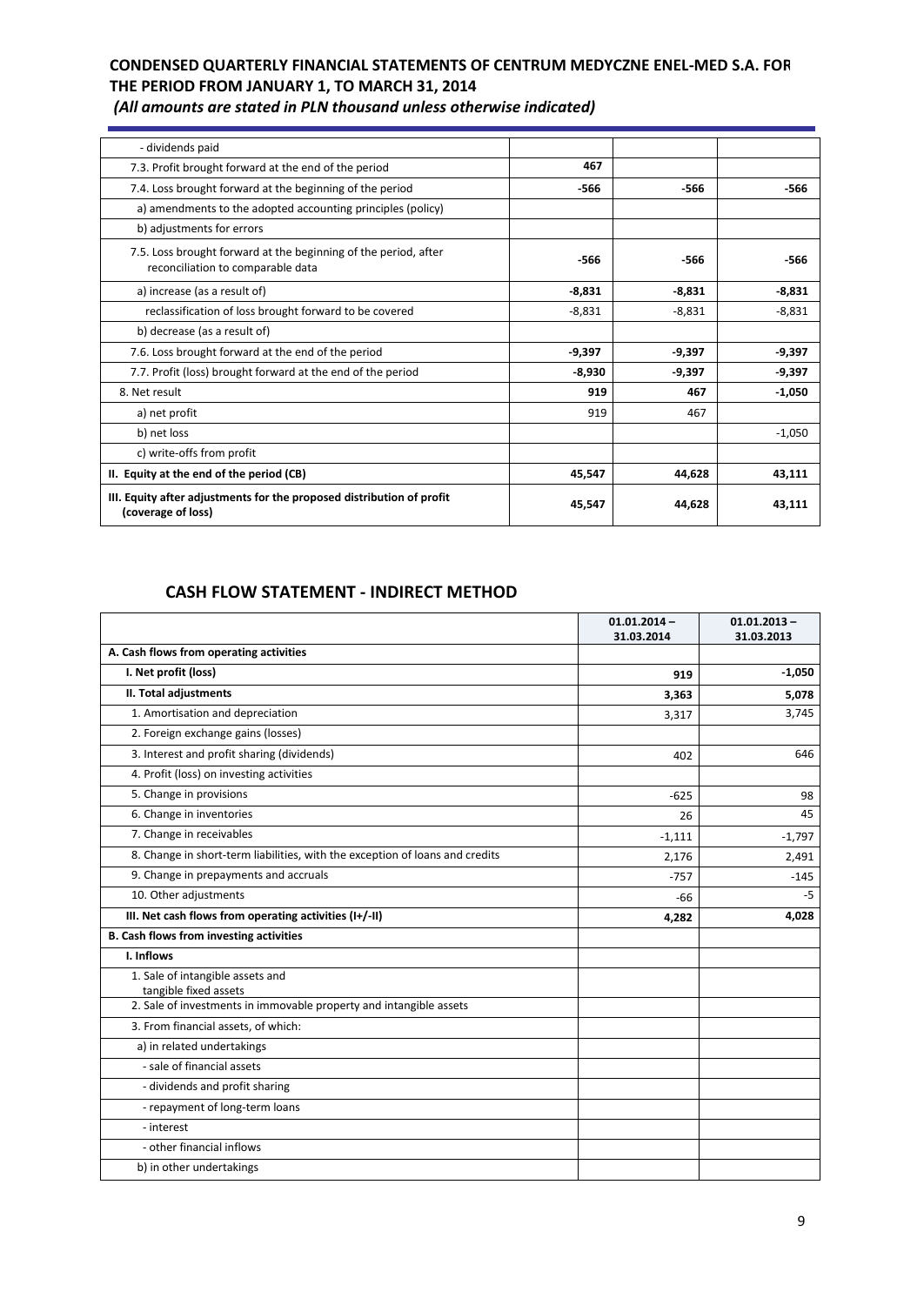*(All amounts are stated in PLN thousand unless otherwise indicated)*

| - sale of financial assets                                                   |          |          |
|------------------------------------------------------------------------------|----------|----------|
| - dividends and profit sharing                                               |          |          |
| - repayment of long-term loans                                               |          |          |
| - interest                                                                   |          |          |
| - other financial inflows                                                    |          |          |
| 4. Other investment inflows                                                  |          |          |
| II. Outflows                                                                 | 1,650    | 858      |
| 1. Purchase of intangible assets and tangible fixed assets                   | 1,650    | 858      |
| 2. Investments in immovable property and intangible assets                   |          |          |
| 3. On financial assets, of which:                                            |          |          |
| a) in related undertakings                                                   |          |          |
| - purchase of financial assets                                               |          |          |
| - long term loans                                                            |          |          |
| b) in other undertakings                                                     |          |          |
| - purchase of financial assets                                               |          |          |
| - long term loans                                                            |          |          |
| 4. Other investment outflows                                                 |          |          |
| III. Net cash flows from investing activities (I - II)                       | $-1,650$ | -858     |
| C. Cash flows from financial activities                                      |          |          |
| I. Inflows                                                                   | 2,021    | 16,461   |
| 1. Net inflows from issue of shares and other                                |          |          |
| 2. Credits and loans                                                         | 1,973    | 16,461   |
| 3. Issue of debt securities                                                  |          |          |
| 4. Other financial inflows                                                   | 48       |          |
| II. Outflows                                                                 | 4,483    | 19,191   |
| 1. Purchase of own shares                                                    |          |          |
| 2. Dividends and other payments to shareholders                              |          |          |
| 3. Outflows under distribution of profit other than payments to shareholders |          |          |
| 4. Repayment of credits and loans                                            | 3,248    | 17,454   |
| 5. Redemption of debt securities                                             |          |          |
| 6. Other financial liabilities                                               |          |          |
| 7. Payments under financial lease contracts                                  | 723      | 573      |
| 8. Interest                                                                  | 512      | 1,164    |
| 9. Other financial outflows                                                  |          |          |
| III. Net cash flows from financial activities (I - II)                       | $-2,461$ | $-2,730$ |
| D. Total net cash flows (A.III+/-B.III+/-C.III)                              | 170      | 440      |
| E. Balance sheet change in cash and cash equivalents, of which:              | 170      | 440      |
| change in cash and cash equivalents due to foreign exchange gains/losses     |          |          |
| F. Cash and cash equivalents at the beginning of the period                  | 381      | 409      |
| G. Cash and cash equivalents at the end of the period (F+/-D), of which:     | 551      | 849      |
| - not fully disposable                                                       |          |          |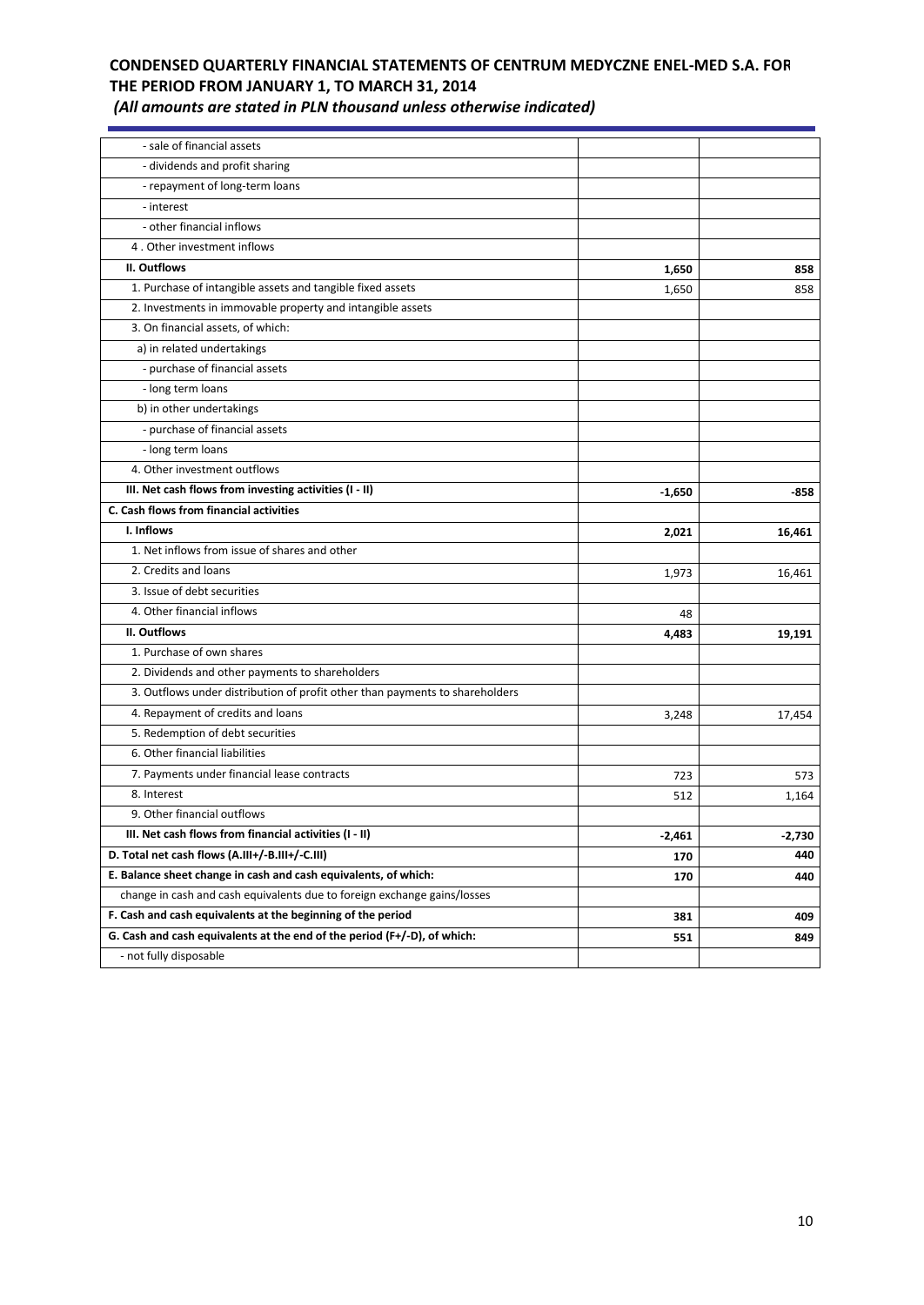## **NOTES TO THE CONDENSED QUARTERLY FINANCIAL STATEMENTS**

### **1. MATERIAL CHANGES IN ESTIMATES.**

### **INFORMATION ON MATERIAL CHANGES IN PROVISIONS FOR PENSIONS AND SIMILAR BENEFITS**

| <b>CHANGE IN LONG-TERM PROVISIONS FOR</b><br>PENSIONS AND SIMILAR BENEFITS | provisions for<br>retirement<br>benefits |
|----------------------------------------------------------------------------|------------------------------------------|
| a) as at January 1, 2014                                                   | 189                                      |
| b) increase                                                                |                                          |
| c) used                                                                    |                                          |
| d) released                                                                |                                          |
| e) as at March 31, 2014                                                    | 189                                      |

| <b>CHANGE IN SHORT-TERM PROVISIONS FOR</b><br>PENSIONS AND SIMILAR BENEFITS | provisions for<br>retirement<br>benefits | provisions for<br>unused holidays |
|-----------------------------------------------------------------------------|------------------------------------------|-----------------------------------|
| a) as at January 1, 2014                                                    | 6                                        | 586                               |
| b) increase                                                                 |                                          |                                   |
| c) used                                                                     |                                          |                                   |
| d) released                                                                 |                                          |                                   |
| e) as at March 31, 2014                                                     | 6                                        | 586                               |

#### **INFORMATION ON MATERIAL CHANGES IN OTHER PROVISIONS**

#### **CHANGE IN OTHER LONG-TERM PROVISIONS –** not applicable

| <b>CHANGE IN OTHER SHORT-TERM PROVISIONS</b> | provision for<br>audit/review of<br>the financial<br>statements |
|----------------------------------------------|-----------------------------------------------------------------|
| a) as at January 1, 2014                     | 34                                                              |
| b) increase                                  |                                                                 |
| c) used                                      | 34                                                              |
| d) released                                  |                                                                 |
| e) as at March 31, 2014                      |                                                                 |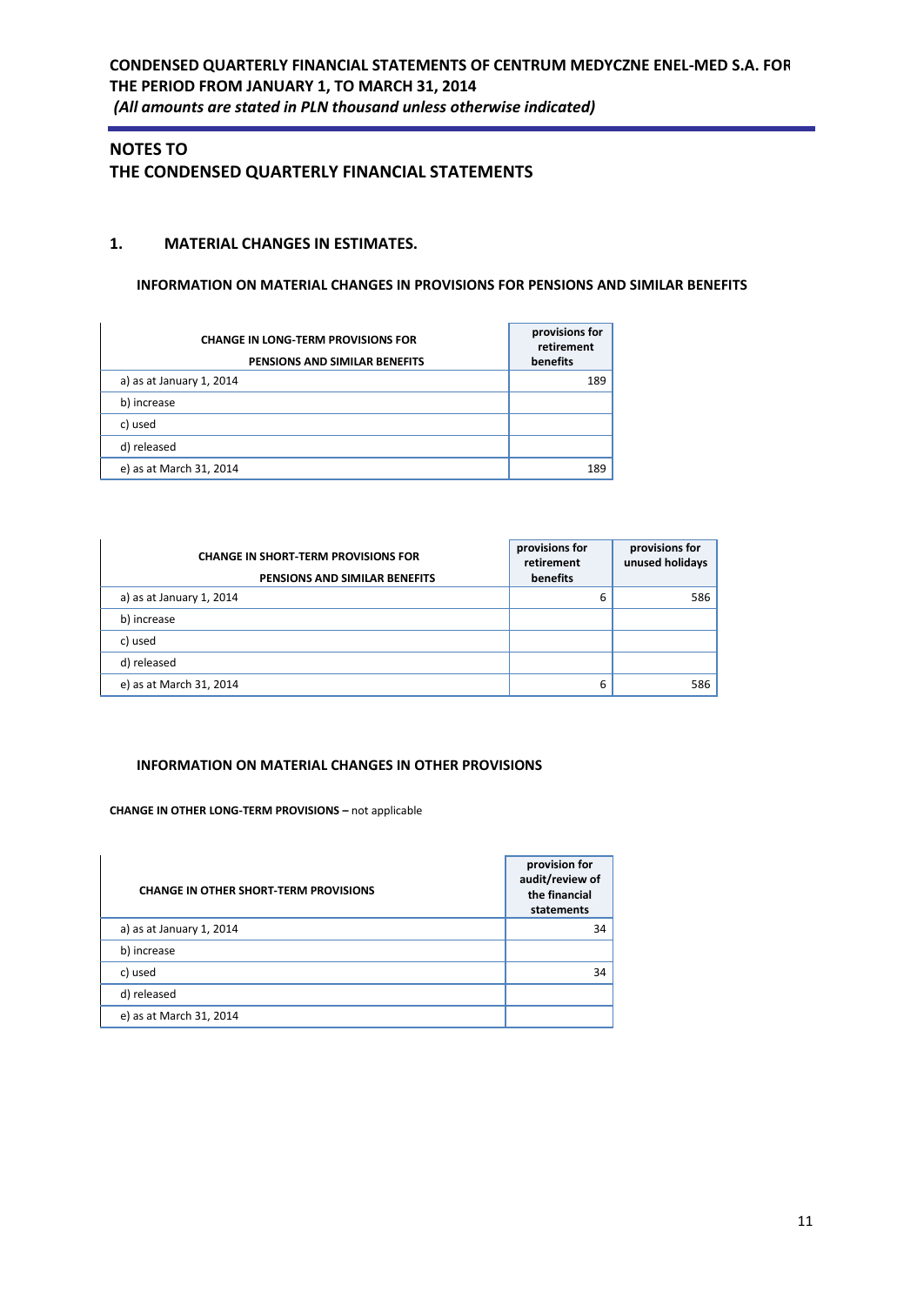### **C. INFORMATION ON MATERIAL CHANGES IN THE PROVISION FOR DEFERRED TAX AND THE DEFERRED TAX ASSET**

| <b>CHANGE IN DEFERRED INCOME TAX ASSETS</b>                                                                   | 01.01. - 31.03.2014 |
|---------------------------------------------------------------------------------------------------------------|---------------------|
| 1. Deferred income tax assets at the beginning of the<br>period, of which:                                    | 2,606               |
| a) related to financial result                                                                                | 2,606               |
| unpaid wages and salaries and contributions to the Social Insurance Institution                               | 304                 |
| provisions for unused holidays                                                                                | 111                 |
| provisions for retirement benefits                                                                            | 37                  |
| unpaid accrued interest                                                                                       | 14                  |
| receivables revaluation write-off                                                                             | 164                 |
| other provisions                                                                                              | 37                  |
| provision for auditing the financial statements                                                               | 7                   |
| difference on profit from leaseback                                                                           | 28                  |
| valuation of loans acc. to IRR                                                                                | 61                  |
| unpaid invoices to CIT                                                                                        | 4                   |
| tax loss                                                                                                      | 1,839               |
| b) related to equity                                                                                          |                     |
| c) related to goodwill or negative goodwill                                                                   |                     |
| 2. Increases                                                                                                  | 73                  |
| a) related to financial result for the period with respect to negative temporary differences (as a result of) | 73                  |
| unpaid wages and salaries and contributions to the Social Insurance Institution                               | 40                  |
| other provisions                                                                                              | 33                  |
| b) related to financial result for the period with respect to tax loss                                        |                     |
| tax loss for 2013                                                                                             |                     |
| c) related to equity with respect to negative temporary differences                                           |                     |
| d) related to equity with respect to tax loss                                                                 |                     |
| e) related to goodwill or negative goodwill with respect to negative temporary differences                    |                     |
| 3. Decreases                                                                                                  | 137                 |
| a) related to financial result for the period with respect to negative temporary differences (as a result of) | 137                 |
| receivables revaluation write-off                                                                             | 40                  |
| unpaid accrued interest                                                                                       | 14                  |
| tax loss                                                                                                      | 61                  |
| provision for auditing the financial statements                                                               | 7                   |
| unpaid invoices to CIT                                                                                        | 4                   |
| difference on profit from leaseback                                                                           | 11                  |
| b) related to financial result for the period with respect to tax loss                                        |                     |
| c) related to equity with respect to negative temporary differences                                           |                     |
| d) related to equity with respect to tax loss                                                                 |                     |
| e) related to goodwill or negative goodwill with respect to negative temporary differences                    |                     |
| 4. Total deferred income tax assets at the end of the period, of which:                                       | 2,542               |
| a) related to financial result                                                                                | 2,542               |
| unpaid wages and salaries and contributions to the Social Insurance Institution                               | 344                 |
| provisions for unused holidays                                                                                | 111                 |
| provisions for retirement benefits                                                                            | 37                  |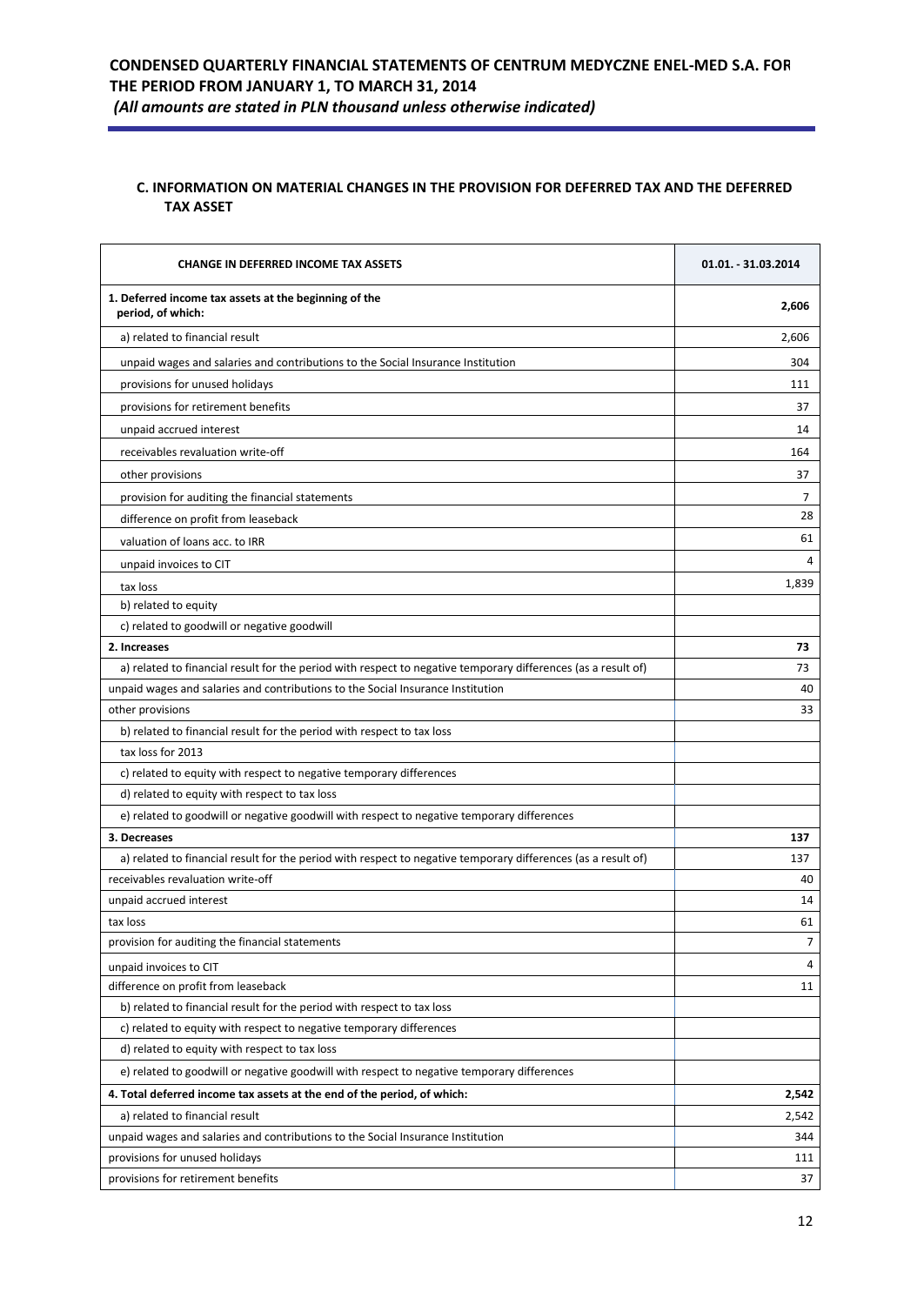| (All amounts are stated in PLN thousand unless otherwise indicated) |  |  |
|---------------------------------------------------------------------|--|--|
|---------------------------------------------------------------------|--|--|

| 124   |
|-------|
| 70    |
| 17    |
| 61    |
| 1.778 |
|       |
|       |
|       |

| <b>NEGATIVE TEMPORARY DIFFERENCES - grounds</b>                                 | <b>Expiry date</b>  | 31.03.2014 |
|---------------------------------------------------------------------------------|---------------------|------------|
| <b>I. ASSETS</b>                                                                |                     | 652        |
| receivables revaluation write-off                                               | next financial year | 652        |
| <b>II. LIABILITIES</b>                                                          |                     | 12,728     |
| unpaid wages and salaries and contributions to the Social Insurance Institution | next financial year | 1,811      |
| provisions for unused holidays                                                  | next financial year | 586        |
| provisions for retirement benefits                                              | next financial year | 195        |
| valuation of credits and loans acc. to amortised cost                           | 31.12.2015          | 319        |
| other provisions                                                                | next financial year | 370        |
| difference on profit from leaseback                                             | 31.12.2016          | 90         |
| tax loss                                                                        | 31.12.2018          | 9,358      |
| Total                                                                           |                     | 13,380     |

| <b>CHANGE IN DEFERRED INCOME TAX PROVISIONS</b>                                                               | $01.01. - 31.03.2014$ |
|---------------------------------------------------------------------------------------------------------------|-----------------------|
| 1. Deferred income tax provisions at the beginning of the period, of which:                                   | 2,164                 |
| a) related to financial result                                                                                | 2,164                 |
| accrued unpaid interest on loans                                                                              | 174                   |
| fixed assets under leasing                                                                                    | 143                   |
| difference in balance-sheet value and tax value of fixed assets                                               | 1,834                 |
| valuation of credits and loans acc. to amortised cost                                                         | 13                    |
| revenue subject to tax settlement in 2013                                                                     |                       |
| b) related to equity                                                                                          |                       |
| c) related to goodwill or negative goodwill                                                                   |                       |
| 2. Increases                                                                                                  | 6                     |
| a) related to financial result for the period with respect to positive temporary differences (as a result of) | 6                     |
| accrued unpaid interest on loans                                                                              | 6                     |
| b) related to equity with respect to positive temporary differences                                           |                       |
| c) related to goodwill or negative goodwill with respect to positive temporary differences                    |                       |
| 3. Decreases                                                                                                  | 597                   |
| a) related to financial result for the period with respect to positive temporary differences (as a result of) | 597                   |
| fixed assets under leasing                                                                                    | 58                    |
| difference in balance-sheet value and tax value of fixed assets                                               | 538                   |
| valuation of credits and loans acc. to amortised cost                                                         | $\mathbf{1}$          |
| b) related to equity with respect to positive temporary differences                                           |                       |
| c) related to goodwill or negative goodwill with respect to positive temporary differences                    |                       |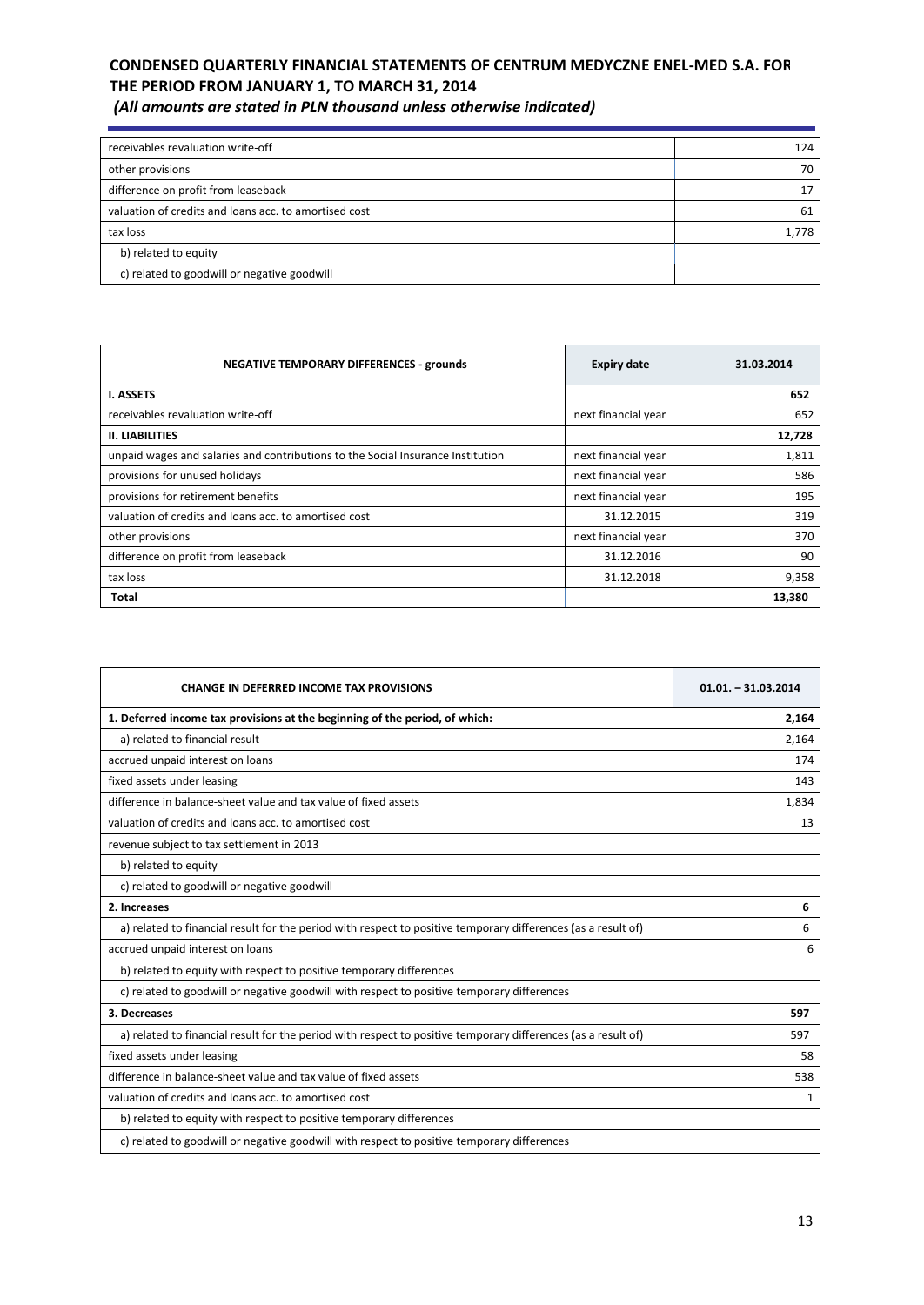| 4. Total deferred income tax provisions<br>at the end of the period | 1,574 |
|---------------------------------------------------------------------|-------|
| a) related to financial result                                      | 1,574 |
| accrued unpaid interest on loans                                    | 180   |
| fixed assets under leasing                                          | 84    |
| difference in balance-sheet value and tax value of fixed assets     | 1,297 |
| valuation of credits and loans acc. to amortised cost               | 13    |
| b) related to equity                                                |       |
| c) related to goodwill or negative goodwill                         |       |

| POSITIVE TEMPORARY DIFFERENCES - grounds                        | <b>Expiry date</b> | 31.03.2014 |
|-----------------------------------------------------------------|--------------------|------------|
| <b>I. ASSETS</b>                                                |                    | 8,215      |
| accrued unpaid interest on loans                                | 31.12.2014         | 947        |
| fixed assets under leasing                                      | 31.12.2015         | 443        |
| difference in balance-sheet value and tax value of fixed assets | 31.12.2020         | 6,826      |
| <b>II. LIABILITIES</b>                                          |                    | 68         |
| valuation of credits and loans acc. to amortised cost           | 31.12.2017         | 68         |
| <b>TOTAL</b>                                                    |                    | 8,283      |

### **D. INFORMATION ON MATERIAL CHANGES IN REVALUATION WRITE-OFFS FOR ASSETS**

#### **CHANGE IN INTANGIBLE ASSETS AND RELATED REVALUATION WRITE-OFFS**

| <b>INTANGIBLE ASSETS</b>                                                   | 31.03.2014 | 31.12.2013 | 31.03.2013 |
|----------------------------------------------------------------------------|------------|------------|------------|
| a) costs of research and development                                       |            |            |            |
| b) goodwill                                                                |            |            |            |
| c) acquired concessions, patents, licences and similar assets<br>of which: |            |            |            |
| - computer software                                                        |            |            |            |
| d) other intangible assets                                                 | 1,396      | 1,510      | 1,744      |
| e) advances on intangible assets                                           |            |            |            |
| <b>Total intangible assets</b>                                             | 1,396      | 1,510      | 1,744      |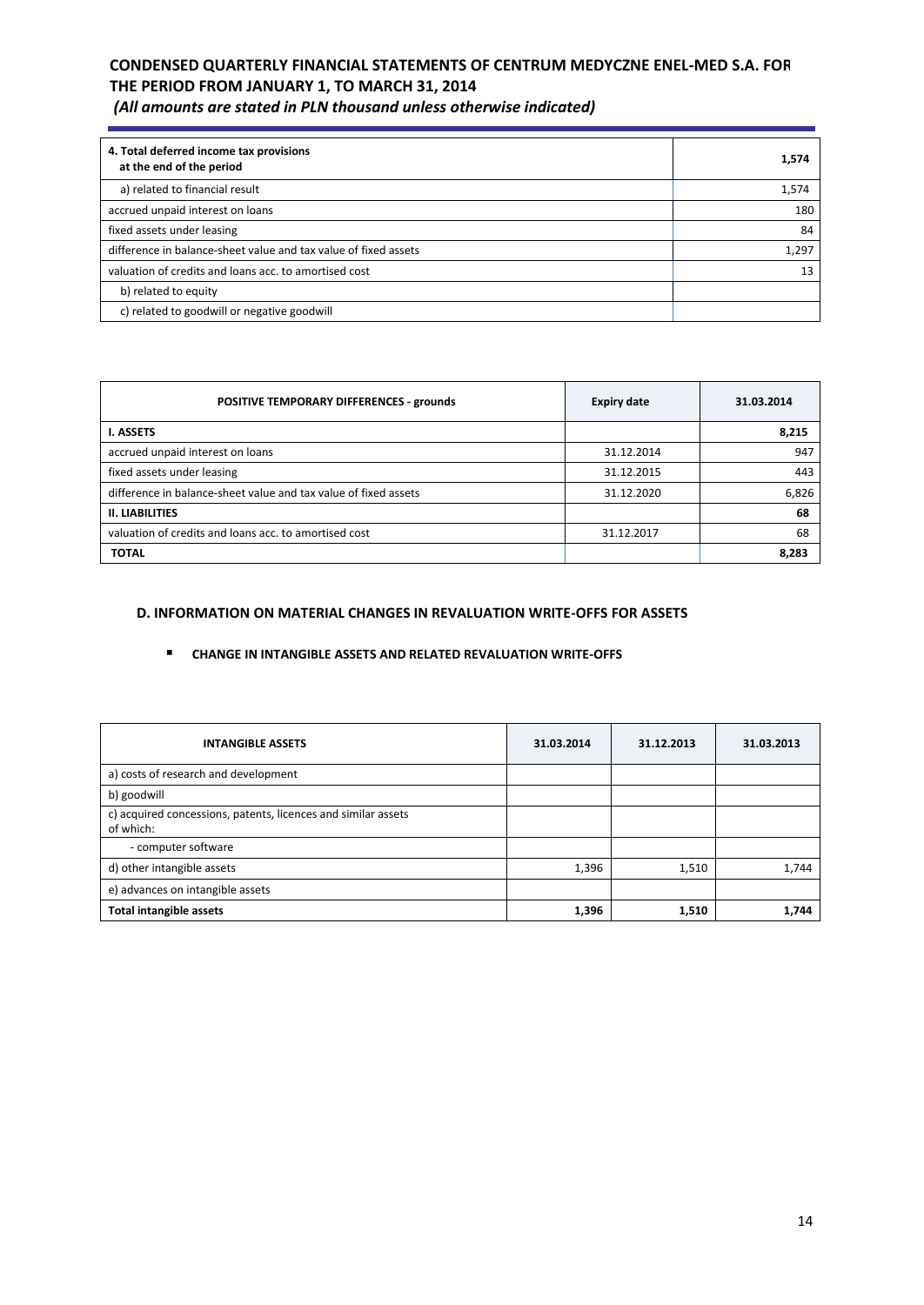| <b>CHANGES IN</b><br><b>INTANGIBLE ASSETS</b><br>(BY<br>NATURE)                    | costs of<br>research and<br>development | goodwill | acquired concessions,<br>patents, licences and<br>similar assets, of<br>which: | other<br>intangible | advances<br>on<br>intangible | <b>Total</b><br>intangible |
|------------------------------------------------------------------------------------|-----------------------------------------|----------|--------------------------------------------------------------------------------|---------------------|------------------------------|----------------------------|
| 31.03.2014                                                                         |                                         |          | computer<br>software                                                           | assets              | assets                       | assets                     |
| a) gross value of<br>intangible assets at the<br>beginning of the period           |                                         | 131      |                                                                                | 4,574               |                              | 4,705                      |
| b) increase (as a result of)                                                       |                                         |          |                                                                                | 18                  |                              | 18                         |
| purchase                                                                           |                                         |          |                                                                                | 10                  |                              | 10                         |
| settlement of intangible<br>assets under construction                              |                                         |          |                                                                                | 8                   |                              | 8                          |
| c) decrease                                                                        |                                         |          |                                                                                |                     |                              |                            |
| d) gross value of<br>intangible assets at the<br>end of the period                 |                                         | 131      |                                                                                | 4,592               |                              | 4,723                      |
| e) accumulated<br>amortisation<br>(depreciation) at the<br>beginning of the period |                                         | 131      |                                                                                | 3,064               |                              | 3,195                      |
| f) amortisation for<br>the period (on account of)                                  |                                         |          |                                                                                | 132                 |                              | 132                        |
| wear and tear                                                                      |                                         |          |                                                                                | 132                 |                              | 132                        |
| g) accumulated<br>amortisation<br>(depreciation) at the end<br>of the period       |                                         | 131      |                                                                                | 3,196               |                              | 3327                       |
| impairment write-<br>h)<br>downs at the beginning<br>of the period                 |                                         |          |                                                                                |                     |                              |                            |
| - increase                                                                         |                                         |          |                                                                                |                     |                              |                            |
| - decrease                                                                         |                                         |          |                                                                                |                     |                              |                            |
| impairment<br>i)<br>write-<br>downs at the end of the<br>period                    |                                         |          |                                                                                |                     |                              |                            |
| j) net value of intangible<br>assets at the end of the<br>period                   |                                         | 0        |                                                                                | 1,396               |                              | 1,396                      |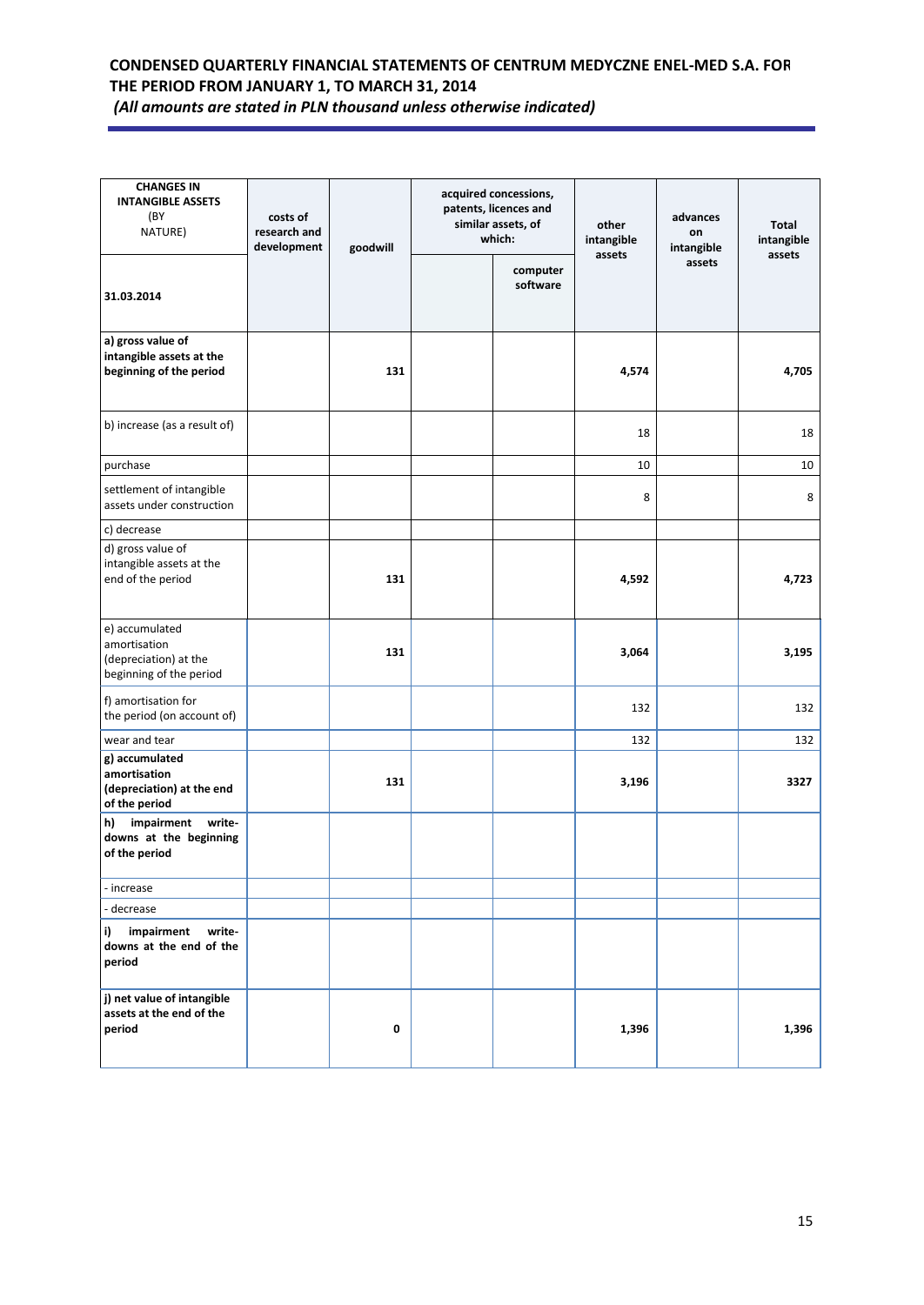*(All amounts are stated in PLN thousand unless otherwise indicated)*

| $\blacksquare$<br><b>CHANGE IN FIXED ASSETS AND RELATED REVALUATION WRITE-OFFS</b> |            |            |            |  |  |  |
|------------------------------------------------------------------------------------|------------|------------|------------|--|--|--|
| <b>TANGIBLE FIXED ASSETS</b>                                                       | 31.03.2014 | 31.12.2013 | 31.03.2013 |  |  |  |
| a) fixed assets, of which:                                                         | 80,053     | 82,291     | 90,804     |  |  |  |
| - land (of which: perpetual usufruct of land)                                      | 519        | 519        | 519        |  |  |  |
| - buildings, premises and civil engineering structures                             | 5,541      | 5,614      | 5,832      |  |  |  |
| - plant and machinery                                                              | 3,317      | 3,473      | 4,161      |  |  |  |
| - means of transportation                                                          | 1,165      | 1,242      | 324        |  |  |  |
| - other fixed assets                                                               | 69,511     | 71,442     | 79,968     |  |  |  |
| b) fixed assets under construction                                                 | 2,627      | 1,705      | 948        |  |  |  |
| c) advances on fixed assets under construction                                     |            |            |            |  |  |  |
| <b>Total tangible fixed assets</b>                                                 | 82,680     | 83,996     | 91,752     |  |  |  |

| <b>CHANGES IN FIXED</b><br><b>ASSETS</b><br>(BY NATURE)<br>31.03.2014     | land (of<br>which:<br>perpetual<br>usufruct of<br>land) | buildings,<br>premises and<br>civil<br>engineering<br>structures | plant and<br>machinery | means<br>of<br>transportation | other<br>fixed<br>assets | Total<br>fixed<br>assets |
|---------------------------------------------------------------------------|---------------------------------------------------------|------------------------------------------------------------------|------------------------|-------------------------------|--------------------------|--------------------------|
| a) gross value of fixed assets<br>at the beginning of the<br>period       | 519                                                     | 7,568                                                            | 8,405                  | 1,947                         | 122,505                  | 140,944                  |
| b) increase (as a result of)                                              |                                                         |                                                                  | 135                    |                               | 813                      | 948                      |
| purchase                                                                  |                                                         |                                                                  | 107                    |                               | 363                      | 470                      |
| settlement of fixed assets under<br>construction                          |                                                         |                                                                  | 28                     |                               | 450                      | 477                      |
| c) decrease (as a result of)                                              |                                                         |                                                                  | 14                     |                               | 89                       | 103                      |
| sale                                                                      |                                                         |                                                                  |                        |                               |                          |                          |
| liquidation                                                               |                                                         |                                                                  | 14                     |                               | 89                       | 103                      |
| d) gross value of fixed assets<br>at the end of the period                | 519                                                     | 7,568                                                            | 8,526                  | 1,947                         | 123,229                  | 141,789                  |
| e) accumulated<br>amortisation (depreciation)<br>at the beginning of the  |                                                         | 1,954                                                            | 4,931                  | 705                           | 51,063                   | 58,653                   |
| f) amortisation for the period<br>(on account of)                         |                                                         | 73                                                               | 277                    | 78                            | 2,655                    | 3,082                    |
| wear and tear                                                             |                                                         | 73                                                               | 291                    | 78                            | 2,744                    | 3,185                    |
| sale                                                                      |                                                         |                                                                  |                        |                               |                          |                          |
| liquidation                                                               |                                                         |                                                                  | $-14$                  |                               | -89                      | $-103$                   |
| g) accumulated amortisation<br>(depreciation) at the end of<br>the period |                                                         | 2,027                                                            | 5,208                  | 782                           | 53,718                   | 61,736                   |
| h) impairment write-downs<br>at the beginning of the<br>period            |                                                         |                                                                  |                        |                               |                          |                          |
| - increase                                                                |                                                         |                                                                  |                        |                               |                          |                          |
| - decrease                                                                |                                                         |                                                                  |                        |                               |                          |                          |
| i) impairment write-downs<br>at the end of the period                     |                                                         |                                                                  |                        |                               |                          |                          |
| j) net value of fixed assets at<br>the end of the period                  | 519                                                     | 5,541                                                            | 3,317                  | 1,165                         | 69,511                   | 80,053                   |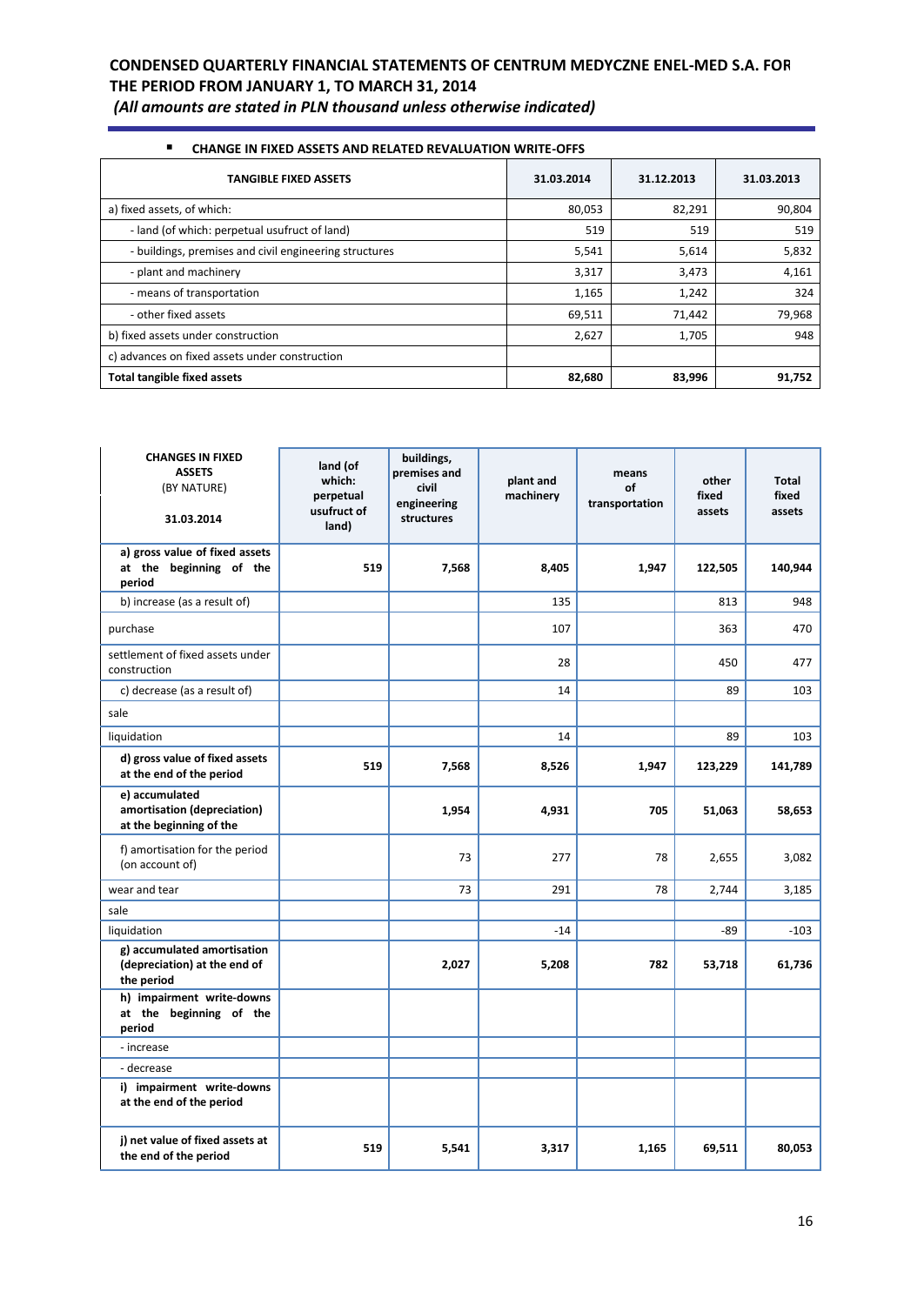### **CHANGE IN INVENTORIES AND RELATED REVALUATION WRITE-OFFS**

| <b>DESCRIPTION</b>                                       | 31.03.2014 | 31.12.2013 | 31.03.2013 |
|----------------------------------------------------------|------------|------------|------------|
| Materials (gross)                                        | 947        | 973        | 959        |
| Materials (write-offs)                                   |            |            |            |
| Materials (net)                                          | 947        | 973        | 959        |
| Semi-finished products and work in progress (gross)      |            |            |            |
| Semi-finished products and work in progress (write-offs) |            |            |            |
| Semi-finished products and work in progress (net)        |            |            |            |
| Finished products (gross)                                |            |            |            |
| Finished products (write-offs)                           |            |            |            |
| Finished products (net)                                  |            |            |            |
| Goods (gross)                                            |            |            |            |
| Goods (write-offs)                                       |            |            |            |
| Goods (net)                                              |            |            |            |

No changes in revaluation write-offs on inventories occurred in the period covered by the financial statements.

#### **CHANGE IN LONG-TERM RECEIVABLES AND RELATED REVALUATION WRITE-OFFS**

| <b>LONG-TERM RECEIVABLES</b>               | 31.03.2014 | 31.12.2013 | 31.03.2013 |
|--------------------------------------------|------------|------------|------------|
| a) from related undertakings               |            |            |            |
| b) from other undertakings (on account of) |            |            |            |
| - deposits                                 | 580        | 580        | 579        |
| Net long-term receivables                  | 580        | 580        | 579        |
| c) receivables revaluation write-offs      |            |            |            |
| Gross long-term receivables                | 580        | 580        | 579        |

No changes in revaluation write-offs on long-term receivables occurred in the period covered by the financial statements.

## **CHANGE IN SHORT-TERM RECEVIABLES AND RELATED REVALUATION WRITE-OFFS**

| <b>SHORT-TERM RECEIVABLES</b>          | 31.03.2014 | 31.12.2013 | 31.03.2013 |
|----------------------------------------|------------|------------|------------|
| a) from related undertakings           | 5          | 5          |            |
| - trade receivables with a maturity of | 5          | 5          |            |
| - up to 12 months                      | 5          | 5          |            |
| - over 12 months                       |            |            |            |
| - receivables under litigation         |            |            |            |
| - other                                |            |            |            |
| b) amounts due from other undertakings | 12,441     | 11,330     | 12,938     |
| - trade receivables with a maturity of | 12,420     | 11,268     | 12,858     |
| - up to 12 months                      | 12,420     | 11,268     | 12,858     |
| - over 12 months                       |            |            |            |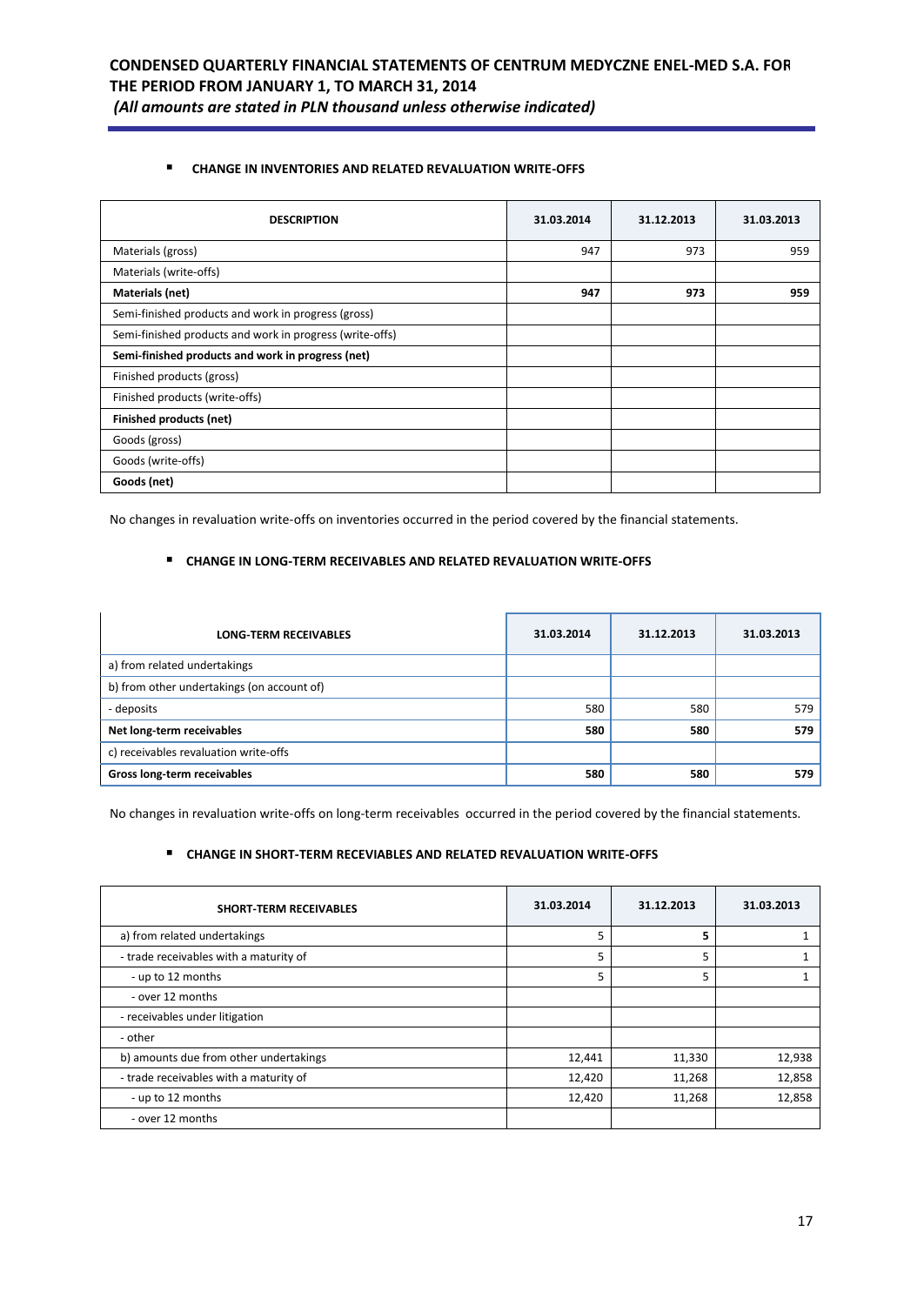*(All amounts are stated in PLN thousand unless otherwise indicated)*

| - receivables relative to taxes, subsidies, customs duties, social and health<br>insurance, and other benefits |        |        | 49     |
|----------------------------------------------------------------------------------------------------------------|--------|--------|--------|
| - receivables under litigation                                                                                 |        |        |        |
| - other                                                                                                        | 21     | 62     | 31     |
| Total net short-term receivables                                                                               | 12.446 | 11,335 | 12.939 |
| c) receivables revaluation write-offs                                                                          | 652    | 863    | 867    |
| Total gross short-term receivables                                                                             | 13,098 | 12.199 | 13.806 |

| <b>TRADE RECEIVABLES (GROSS)</b>                | 31.03.2014 |  |
|-------------------------------------------------|------------|--|
| - WITH THE FOLLOWING REPAYMENT PERIOD AS AT THE |            |  |
| a) up to 1 month                                | 8,394      |  |
| b) between 1 month and 3 months                 |            |  |
| c) between 3 months and 6 months                |            |  |
| d) between 6 months and 12 months               |            |  |
| e) over 12 months                               |            |  |
| f) overdue receivables                          | 4,683      |  |
| Total trade receivables (gross)                 | 13,077     |  |
| g) trade receivables revaluation write-offs     | 652        |  |
| Total trade receivables (net)                   | 12,425     |  |

| (GROSS) OVERDUE TRADE RECEIVABLES BROKEN DOWN INTO RECEIVABLES NOT REPAID IN<br>THE PERIOD OF: | 31.03.2014 |
|------------------------------------------------------------------------------------------------|------------|
| a) up to 1 month                                                                               | 3,789      |
| b) between 1 month and 3 months                                                                | 199        |
| c) between 3 months and 6 months                                                               | 67         |
| d) between 6 months and 12 months                                                              | 48         |
| e) over 12 months                                                                              | 579        |
| Total overdue trade receivables (gross)                                                        | 4,683      |
| f) overdue trade receivables revaluation write-offs                                            | 652        |
| Total overdue trade receivables (net)                                                          | 4,031      |

| <b>CHANGE IN REVALUATION WRITE-OFFS FOR SHORT-TERM RECEIVABLES</b>         | 31.03.2014 |  |
|----------------------------------------------------------------------------|------------|--|
| At the beginning of the period                                             | 863        |  |
| a) increase (as a result of)                                               |            |  |
| b) decrease (as a result of)                                               | 212        |  |
| - release of write-off                                                     |            |  |
| Revaluation write-offs for short-term receivables at the end of the period |            |  |

### **1. SHARE OF SUBSIDIARIES NOT COVERED BY THE CONSOLIDATED FINANCIAL STATEMENTS**

The Issuer did not draw up consolidated financial statements as at March 31, 2014, under the exemption arising from Article 58 of the Accounting Act. The subsidiaries listed below were not included in the consolidated financial statements due to the fact that their financial data is not material to give a fair and clear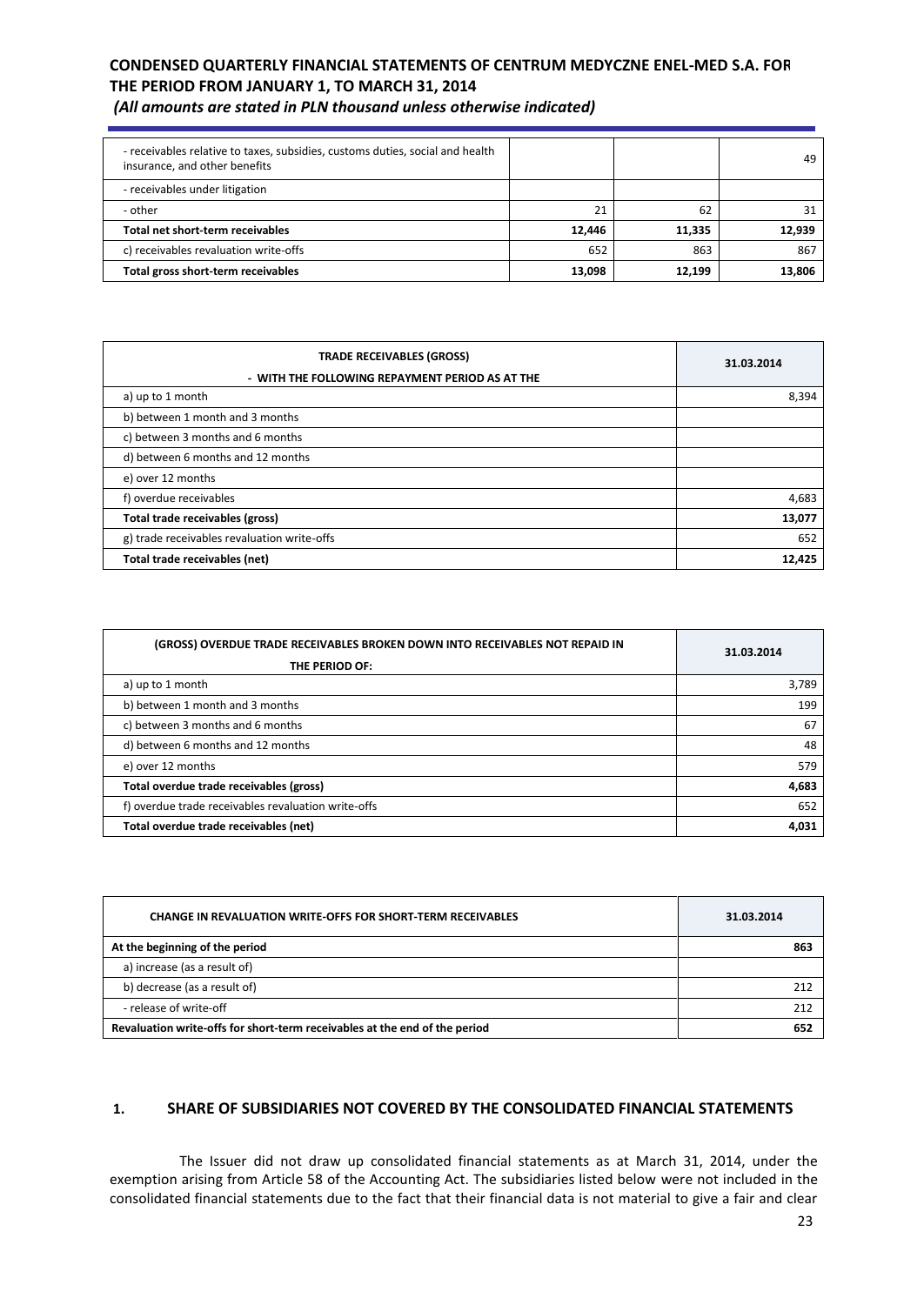view of the Group's material and financial position and its financial result.

Subsidiary undertaking – Enelbud Sp. z o. o.: balance-sheet total PLN 3,040 thousand, revenues from sales and financial operations PLN 17 thousand.

Subsidiary undertaking – Centrum Medyczne Diagnostyka Sp. z o. o.: balance-sheet total PLN 10 thousand, revenues from sales and financial operations PLN 0 thousand.

Subsidiary undertaking – Centrum Medyczne Diagnostyka Obrazowa Sp. z o. o.: balance-sheet total PLN 5 thousand, revenues from sales and financial operations PLN 0 thousand.

### **2. DESCRIPTION OF MATERIAL ACHIEVEMENTS AND FAILURES OF THE ISSUER DURING THE PERIOD COVERED BY THE CONDENSED QUARTERLY FINANCIAL STATEMENTS, ALONG WITH INFORMATION ON RELATED KEY EVENTS**

The first quarter of 2014 included the preparations for the opening of the next multi-profile clinic in Warsaw located in the Promenada Shopping Centre which was opened on May 5, 2014. The first quarter meant also the launch of the activities provided for in the Company's development strategy for the years 2014-2016, including e.g. the preparations for opening specialist profiled facilities in Warsaw, expansion of activities to new markets, and intensive development of dental services.

In the presented period the Company also focused on the activities aimed at increasing the sales of offered services, with particular attention paid to commercial sales in all business segments. Given the sales from all segments in the first quarter of 2013, ENEL-MED noted the 11% increase in revenues in comparison with the analogous period in the preceding year. The biggest increases were achieved by the Company in the area of prepaid packages - the 19% increase in comparison with the analogous period in the preceding year.

In the first quarter of 2014, the Company concluded the agreements for the provision of medical services with the National Health Fund. The most considerable contracts concluded in this period include the ones for diagnostic tests and hospital treatment provided in the Mazowieckie Voivodeship. An annex to the contract for hospital treatment covers neurosurgery, orthopaedics, general surgery, otolaryngology, ophthalmology and vascular surgery. The aforementioned medical services are provided in two hospitals of Centrum Medyczne ENEL-MED located in Warsaw: the Centrum Hospital (neurosurgery and orthopaedics) and the Zacisze Hospital (other areas). The agreement was concluded for the period from February 20, 2012, to December 31, 2016 (as an annex to the long-term agreement specifying the contract value for the year 2014), and its value in the period from January 1, 2014, to December 31, 2014, may reach the maximum amount of PLN 5,089,344.00 net, excluding the services in the scope of vascular surgery where the financial amount was specified for the period from January 1, 2014, to June 30, 2014. The second concluded annex with the NHF to the agreement for diagnostic services covers computed tomography, magnetic resonance, gastroscopy, and colonoscopy in the Zacisze diagnostic laboratory in Warsaw, computed tomography in the laboratory in Wołomin, and magnetic resonance and computed tomography in the Bielany Diagnostic Centre in Warsaw. The annex being the prolongation of long-term agreement concluded for the term from January 1, 2011, to December 31, 2014,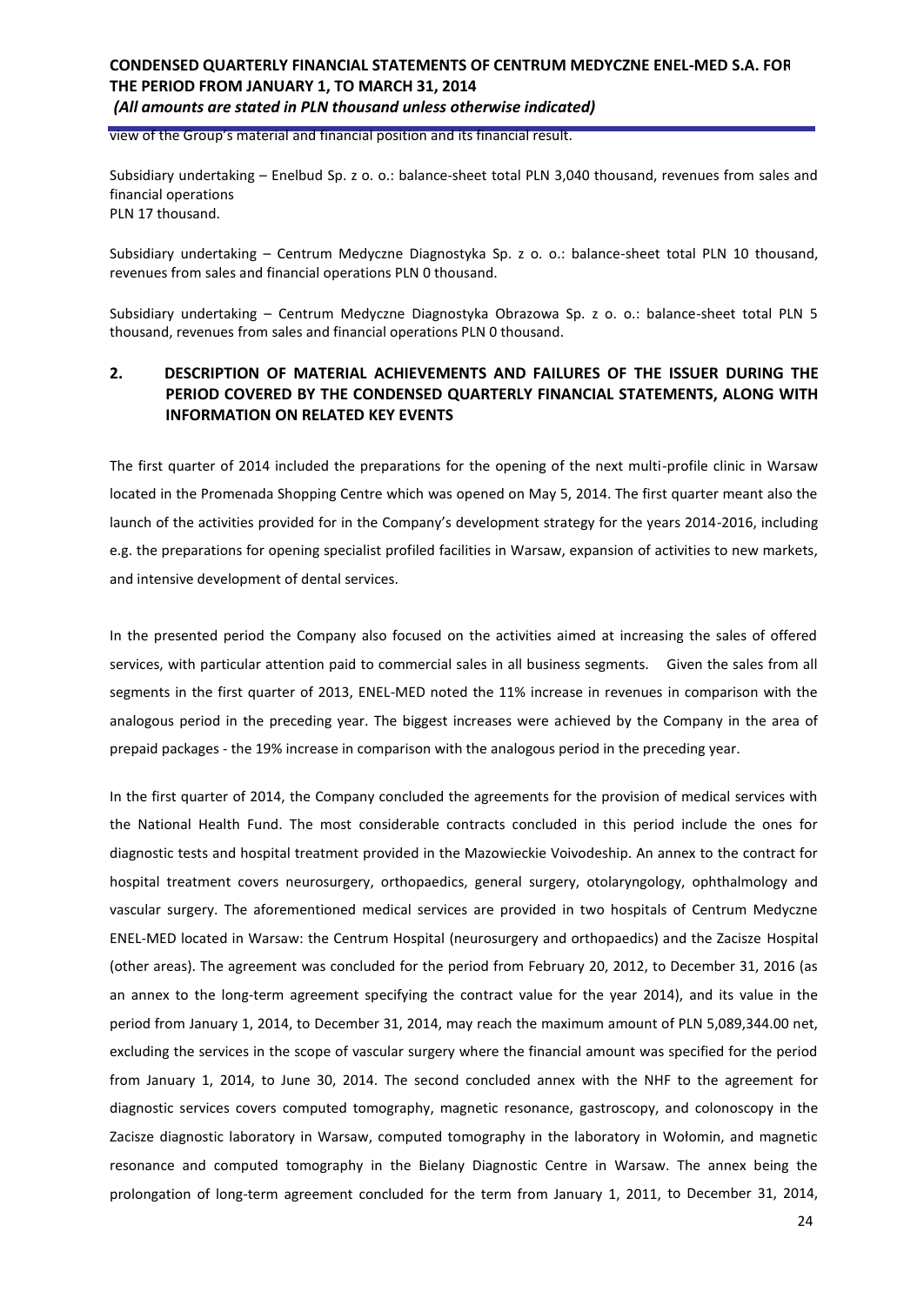specifies the contract value for the year 2014 which is equal to the maximum amount of PLN 5,170,185.00 net.

Furthermore, in March 2014, the Issuer concluded the agreements for the space lease for the needs of two multi-profile clinics in Warsaw - the Atrium Centre and the Arkadia Centre. The concluded agreement for the space lease in the building of Atrium Plaza located in Warsaw, al. Jana Pawła II 29, which has been housing own business facility of the Company since 1999, amends - in a manner advantageous to the Company pursuant to the assessment by the Management Board - the financial terms and conditions of the agreement concluded earlier whose term would expire in the fourth quarter of 2017. Pursuant to this agreement, a monthly rate of the rent is reduced with simultaneous prolongation of the lease term and the subject matter of the agreement is the lease of premises A for the term of 10 years from March 1, 2014, and the lease of premises B constituting around 1/5 of the leased area for the period of 9 years and 6 months from September 1, 2014. The value of the agreement in its term may amount to approximately PLN 12,049,206.48 gross (the rent rate is subject to indexation). The rent payments will be paid in PLN pursuant to the average EUR/PLN exchange rate of the National Bank of Poland effective on the date of issuing an invoice. The payments due to service charges in the term of the agreement may amount to approximately PLN 3,712,656.60 gross, and the total value to approximately PLN 15,761,863.08 gross. Additionally, the Lessor undertook to cover part of the costs of the Lessee's works aimed at refurbishing the space leased and adjusting it to the current needs. The budget for the refurbishment equals about PLN 615,000 gross. The second of the concluded agreements for the space lease related to the facility located in the Arkadia Shopping Centre situated at al. Jana Pawła II 82 in Warsaw, which has been housing own business facility of the Company since 2005, will be effective by September 29, 2019. The value of the rent in the term of the agreement may amount to approximately PLN 6,332,767.50 gross (the rent rate is subject to indexation). The rent payments will be paid in PLN pursuant to the average EUR/PLN exchange rate of the National Bank of Poland effective on the date of issuing an invoice, and the payments due to service charges may amount to approximately PLN 2,142,755.80 gross. The total value of the agreement will amount to approximately PLN 8,475.523.30 gross. Furthermore, the Lessor shall reimburse the Lessee for the expenses incurred on the finishing works of permanent nature carried out by the Lessee. The maximum amount of financing of the works will not exceed PLN 310,000 gross.

Furthermore, in the first quarter of 2014, the Company's Management Board decided to exclude the Magnetic Resonance Laboratory at the Grunwaldzka Centre in Gdańsk from the organised part of the enterprise intended for carrying out the business activity in the scope of diagnostic imaging. The Extraordinary General Meeting of Shareholders of the Company that was convened on February 28, 2014, passed a resolution on expressing the consent to the contribution of the organised part of the enterprise to the subsidiary operating under the business name of Centrum Medyczne Diagnostyka sp. z o. o., excluding the Magnetic Resonance Laboratory at the Grunwaldzka Centre in Gdańsk. Thus, the Extraordinary General Meeting of Shareholders gave the consent that the following facilities would be contributed to the subsidiary within the organised part of the enterprise: Bielany Diagnostic Centre in Warsaw, Magnetic Resonance Laboratory in Konin, Magnetic Resonance Laboratory in Mielec, Computed Tomography Laboratory in Poznań, Magnetic Resonance Laboratory in Łomża, Computed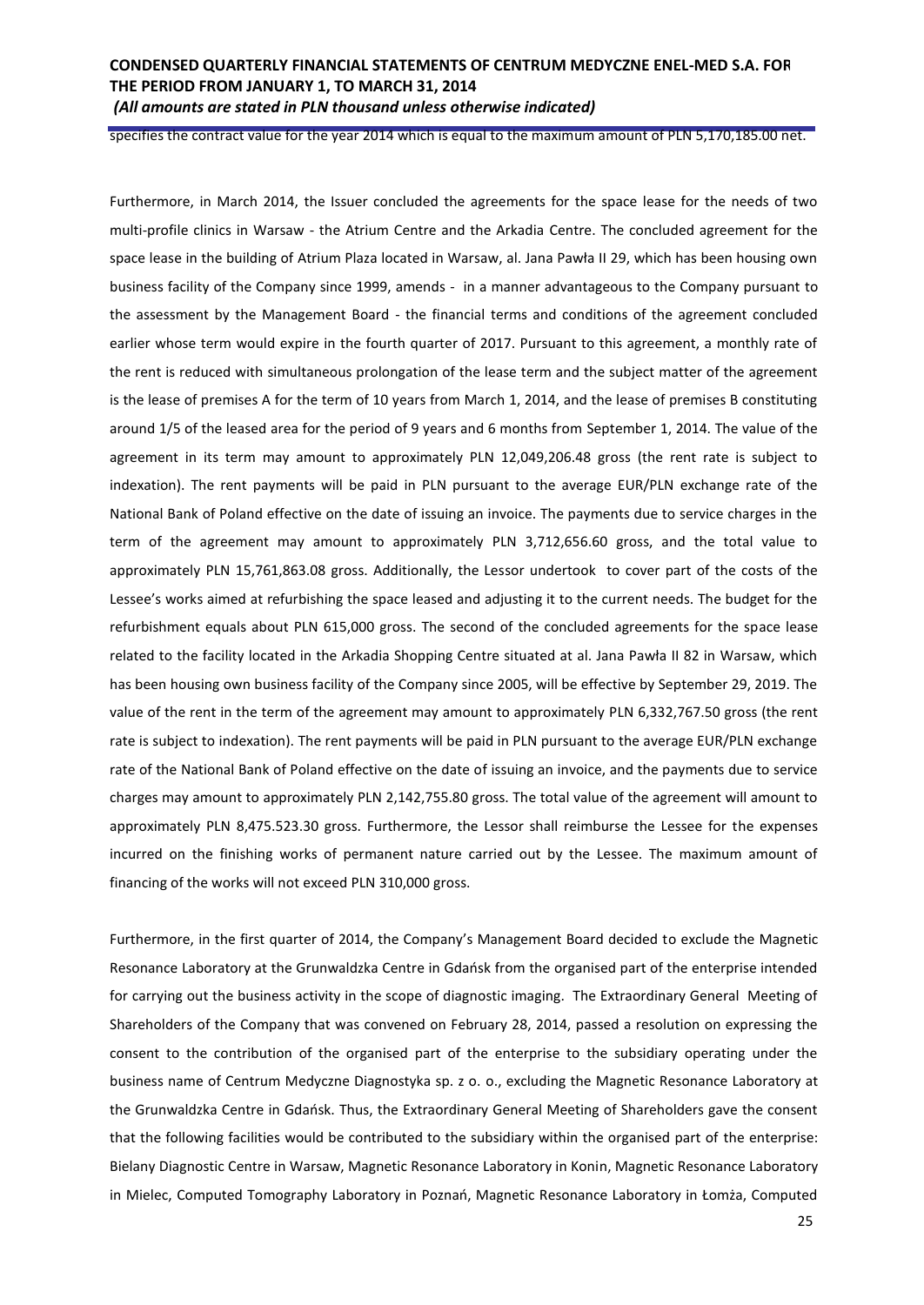Tomography Laboratory in Wołomin and the Diagnostic Laboratory in Lublin (hereinafter referred to as the OPE). On February 28, 2014, the Extraordinary Meeting of Shareholders of the subsidiary operating under the business name of Centrum Medyczne Diagnostyka Sp. z o. o. adopted the resolution on increasing the initial capital of that company from the amount of PLN 5,000.00 to the amount of PLN 500,000.00, that is by the amount of PLN 495,000.00, through creating 4,950 new shares of nominal value of PLN 100.00 each. All newly created shares were taken up by the Issuer and were covered in full by in-kind contribution in the form of the OPE. On February 28, 2014, the Company and its subsidiary operating under the business name of Centrum Medyczne Diagnostyka Sp. z o. o. concluded an agreement for transfer of the OPE by the Company to the said subsidiary at the end of April 30, 2014.

The first quarter of 2014 meant also a partial debt restructuring through concluding the annexes to the credit agreements with Bank Millennium S.A. The first of the concluded annexes to the agreement for corporate mortgage credit increases the amount of the long-term credit by the amount of PLN 1,973,151, to the total amount of PLN 10,400,000. The granted credit will be repaid in 38 monthly instalments beginning from April 30, 2014. The annex simultaneously decreases the credit interest rate by 0.1%. Pursuant to the second concluded annex, Bank Millennium S.A. granted the Company the global limit in the amount of PLN 17,000,000 (the value of the limit was decreased by PLN 3,000,000 in comparison with the earlier agreement). The credit will be used to finance current business activities and to grant bank guarantees required when leasing the space for medical facilities (up to the amount of PLN 7,000,000. The annex was concluded for the term from March 25, 2014, to April 24, 2015.

### **3. INFORMATION ON FACTORS AND EVENTS, ESPECIALLY OF UNTYPICAL NATURE, HAVING A SIGNIFICANT EFFECT ON THE ACHIEVED FINANCIAL RESULTS**

In the first months of the year, there are usually two phenomena which have a material effect on the Company's operating activities and the achieved financial results: increased incidence rate and increase in the number or orthopaedic treatments and surgeries being the consequence of higher number of sports injuries in the period of winter holiday. As the Issuer is aware of the seasonal character of both phenomena, the Issuer tries to plan its activities every year in such a way as to eliminate the negative effects and maximise possible income. It is achieved through appropriate planning of use of held resources (good planning of occupancy of medical facilities, changes in work schedules for doctors, etc.).

## **4. INFORMATION ON SEASONAL OR CYCLICAL CHANGES IN ACTIVITIES OF THE ISSUER IN THE PRESENTED PERIOD**

Sales of prepaid medical care packages to corporate clients are one of the pillars of the Company's business activity. The first quarter is always the period of increased incidence rate, which results in increased use of prepaid packages by corporate clients. Yet, between the end of January and the beginning of March, also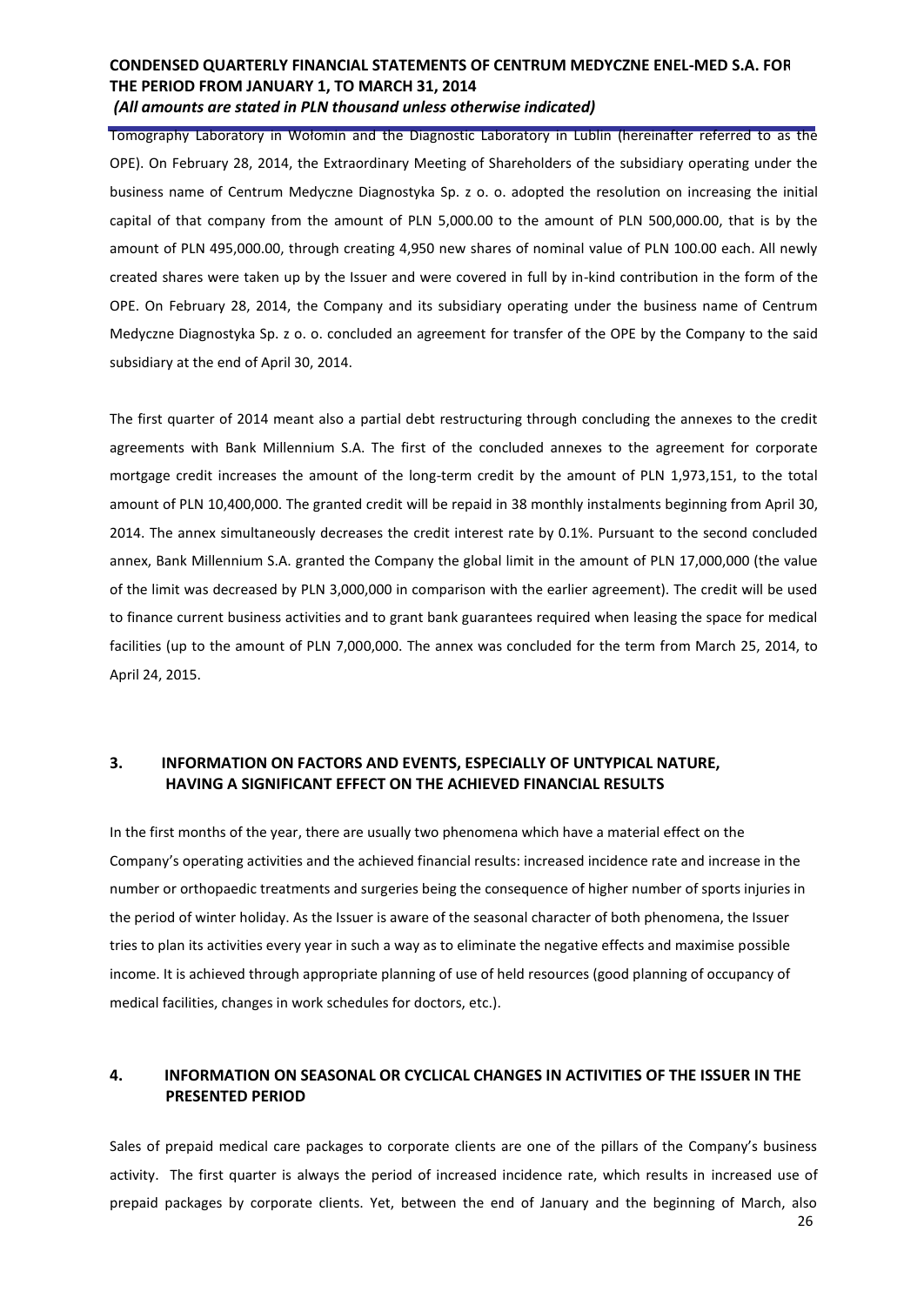commercial patients and clients of insurance companies use the Company's medical services which are settled based on the FFS (fee-for-service) principle, which positively influences the financial result of the Company.

## **5. INFORMATION ON ISSUANCE, REDEMPTION AND REPAYMENT OF NON-EQUITY SECURITIES AND EQUITY SECURITIES**

In the first quarter of 2014, no issuance, redemption or repayment of non-equity securities and equity securities of the Issuer took place.

### **6. INFORMATION ON PAID-OUT (OR DECLARED ) DIVIDEND, AGGREGATE AND PER ONE SHARE, SEPARATELY FOR ORDINARY AND PREFERENCE SHARES**

The Company did not pay or declare the payment of dividend.

## **7. INFORMATION ON EVENTS SUBSEQUENT TO THE DATE OF THE CONDENSED QUARTERLY FINANCIAL STATEMENT WHICH HAVE NOT BEEN ACCOUNTED FOR IN THESE STATEMENTS BUT MAY HAVE A SIGNIFICANT EFFECT ON THE ISSUER'S FUTURE FINANCIAL RESULTS**

In April 2014, Centrum Medyczne ENEL-MED signed two agreement for the provision of medical services with the following companies: ITI Neovision S.A. and Canal+ Cyfrowy S.A. Both agreements were concluded for an indefinite term from May 1, 2014, and their value depends on the number of persons covered by medical packages in a given month and - in the period of five years - it may amount to approximately PLN 5,880,000 for the agreement with ITI Neovision S.A. and approximately PLN 2,400,000 for the agreement with Canal + Cyfrowy S.A.

On April 28, 2014, the Company and its subsidiary operating under the business name of Centrum Medyczne Diagnostyka sp. z o. o. concluded the agreement pursuant to which the Company undertook to grant guarantees for the liabilities of the subsidiary with the business name of Centrum Medyczne Diagnostyka sp. z o. o. for the total amount of PLN 4,778,349.80 (for the liabilities towards ING Bank Śląski S.A. with its registered office in Katowice in the amount of PLN 2,482,400.00, and the liabilities towards SIEMENS FINANCE sp. z o. o. with its registered office in Warsaw in the amount of PLN 2,295,949.80). The conclusion of the aforementioned agreement is connected with the contribution of the OPE by the Company to Centrum Medyczne Diagnostyka sp. z o. o.

Furthermore, on April 30, 2014, Centrum Medyczne ENEL-MED S.A. and its subsidiary operating under the business name of Centrum Medyczne Diagnostyka Sp. z o. o. concluded an agreement confirming the transfer of the OPE to the said subsidiary at the end of April 30, 2014, and specifying the assets transferred to the subsidiary.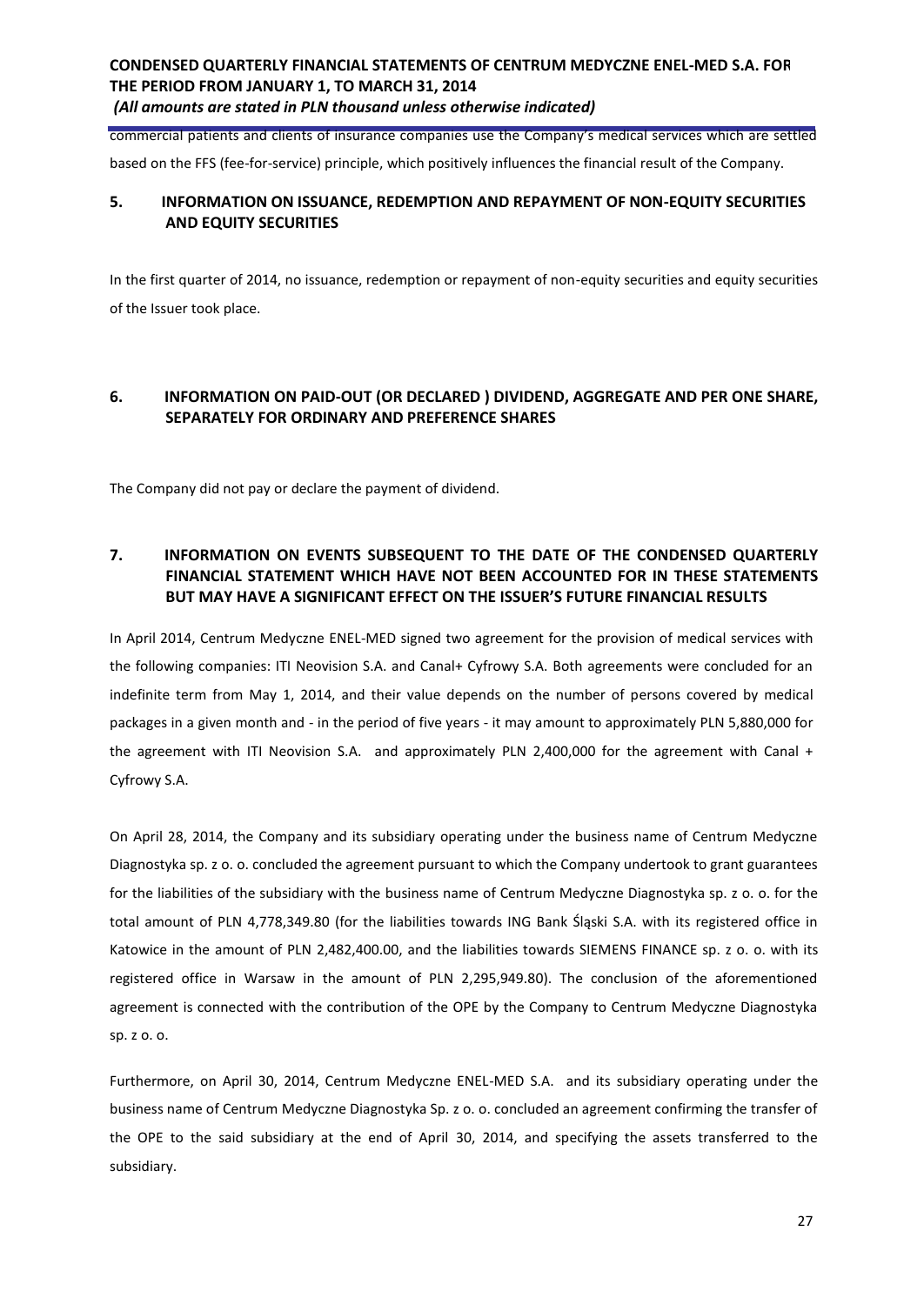The Company admits the possibility of selling the shares in Centrum Medyczne Diagnostyka Sp. z o. o. to which the OPE was contributed, and the acquired funds will be allocated to financing the investment plan announced in the Company's development strategy for the years 2014-2016.

## **8. INFORMATION ON CHANGES IN CONTINGENT LIABILITIES OR CONTINGENT ASSETS SUBSEQUENT TO DECEMBER 31, 2012**

As at March 31, 2014, the endorsements in the scope of bills of exchange issued by Centrum Medyczne Enel-Med Sp. z o. o. to secure the liabilities arising from lease towards BFL Nieruchomości Sp. z o. o. equalled PLN 8,718 thousand (as at December 31, 2013, it equalled PLN 8,934 thousand).

Bank guarantees granted by Bank Millennium SA being the performance bonds equalled PLN 5,449 thousand as at March 31, 2014 (they equalled PLN 5,430 thousand as at December 31, 2013).

Contingent liabilities relative to court cases pending against the Company as at December 31, 2013 equalled PLN 1,358 thousand, and as at March 31, 2014, they equalled PLN 1,246 thousand.

The warranty for the liabilities of Centrum Medyczne Diagnostyka Sp. z o.o. towards Bank Millennium SA equalled PLN 1,000 thousand as at March 31, 2014 (they equalled PLN 0 as at December 31, 2013).

The warranty for the liabilities of Centrum Medyczne Diagnostyka Sp. z o.o. towards ING Bank Śląski SA equalled PLN 2,482 thousand as at March 31, 2014 (they equalled PLN 0 as at December 31, 2013).

As at March 31, 2014, the Company did not have any conditional assets.

## **9. INFORMATION ON MATERIAL TRANSACTIONS INVOLVING THE ACQUISITION AND SALE OF TANGIBLE FIXED ASSETS**

In the first quarter of 2014, there were no material transactions involving the acquisition and sale of tangible fixed assets.

## **10. INFORMATION ON MATERIAL LIABILITIES ARISING FROM THE PURCHASE OF TANGIBLE FIXED ASSETS**

In the first quarter of 2014, there were no material liabilities arising from the purchase of tangible fixed assets.

### **11. INFORMATION ON MATERIAL SETTLEMENTS RELATING TO COURT CASES**

In the first quarter of 2014, there were no material settlements relating to court cases.

## **12. INFORMATION ON CORRECTIONS OF ERRORS FROM PREVIOUS PERIODS**

Not applicable.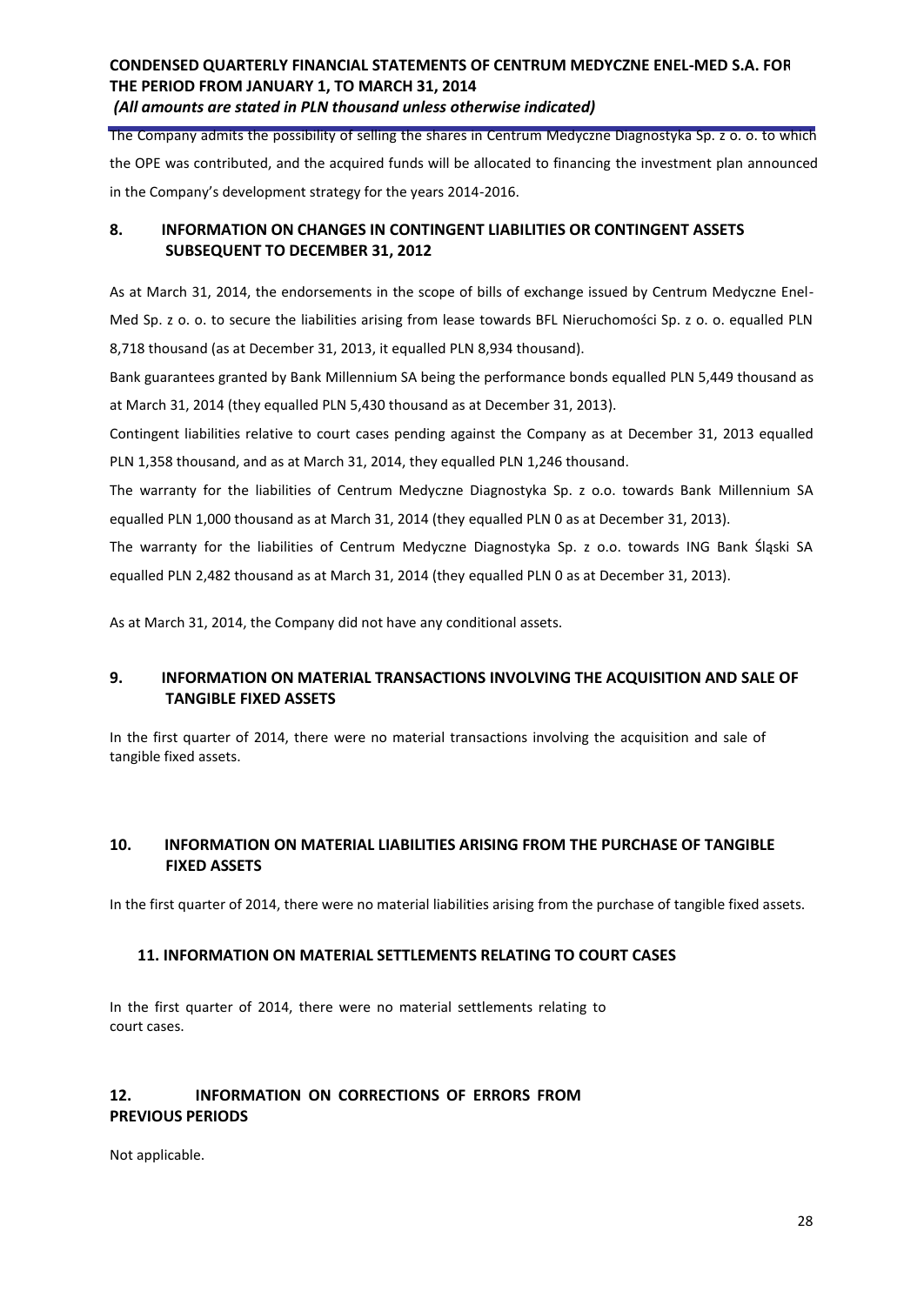## **13. INFORMATION ON CHANGES OF THE ECONOMIC SITUATION AND BUSINESS CONDITIONS HAVING A MATERIAL EFFECT ON THE FAIR VALUE OF THE FINANCIAL ASSETS AND FINANCIAL LIABILITIES OF THE UNDERTAKING**

In the first quarter of 2014, there were no changes of the economic situation and business conditions having a material effect on the fair value of the financial assets and financial liabilities of the undertaking.

## **14. INFORMATION ON FAILURE TO REPAY A CREDIT OR LOAN OR BREACH OF MATERIAL PROVISIONS OF A CREDIT OR LOAN AGREEMENT WITH RESPECT TO WHICH NO CORRECTIVE ACTIONS WERE TAKEN BY THE END OF THE REPORTING PERIOD**

Not applicable.

## **15. INFORMATION ON TRANSACTIONS CONCLUDED BY THE ISSUER OR ITS SUBSIDIARY WITH RELATED UNDERTAKINGS PURSUANT TO NON-ARM'S LENGTH CONDITIONS**

In the reporting period, neither the Company nor its subsidiary concluded transactions with related undertakings pursuant to non-arm's length conditions.

### **16. INFORMATION ON CHANGE OF THE MANNER (METHOD) OF FAIR VALUE DETERMINATION**

In the first quarter of 2014, there were no changes in the manner (method) of fair value determination.

### **17. INFORMATION ON RECLASSIFICATION OF FINANCIAL ASSETS AS A RESULT OF CHANGING THE PURPOSE OF OR USING SUCH ASSETS**

In the first quarter of 2014, there were no cases of reclassification of financial assets as a result of changing the purpose of or using such assets.

## **18. OTHER INFORMATION WHICH MAY SIGNIFICANTLY INFLUENCE THE ASSESSMENT OF THE MATERIAL AND FINANCIAL SITUATION AND THE FINANCIAL RESULT OF THE ISSUER**

In the first quarter of 2014, there were no other events which may significantly influence the assessment of the material and financial situation and the financial result of the Issuer.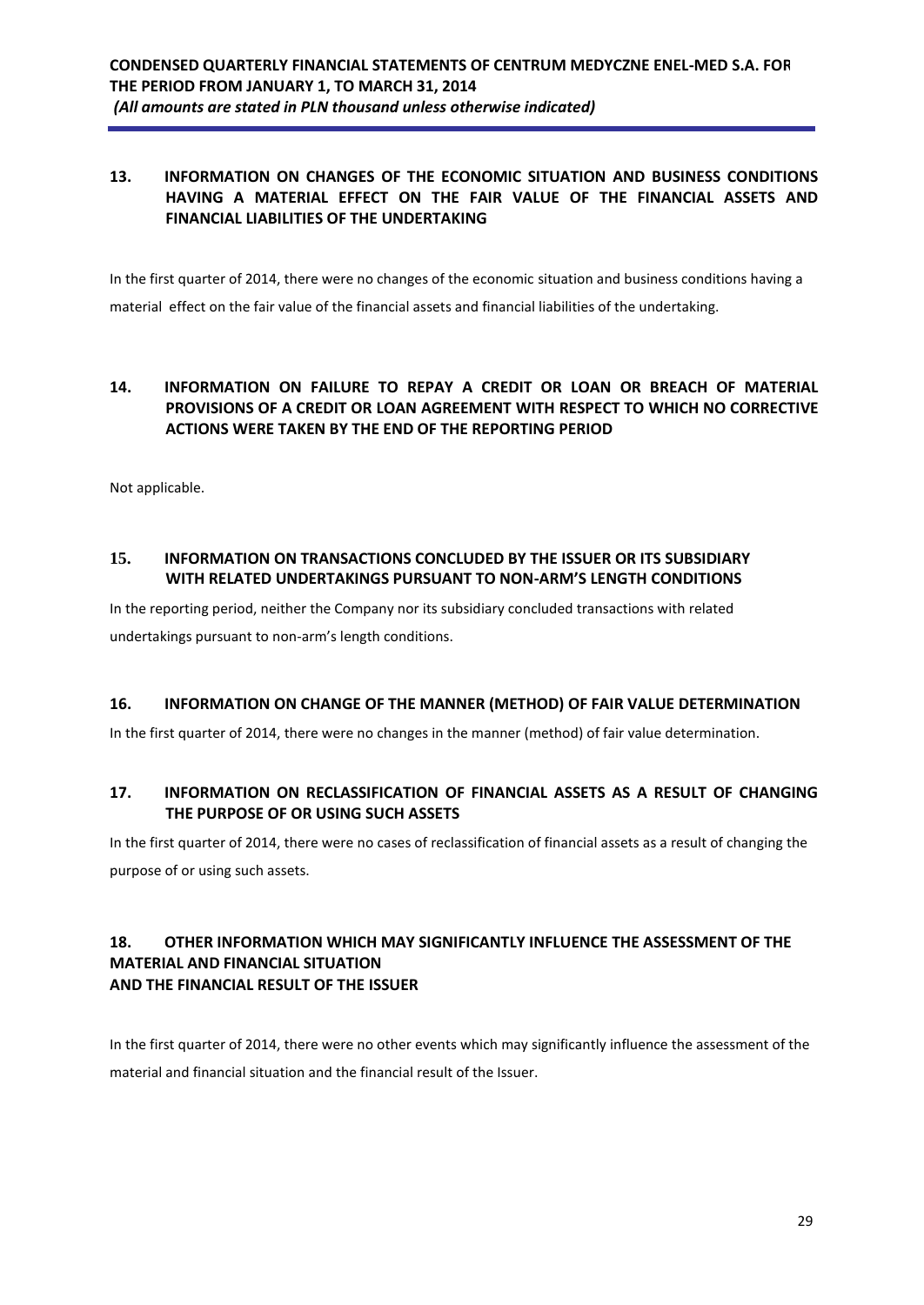# **OTHER NOTES TO THE CONDENSED QUARTERLY FINANCIAL STATEMENTS**

### **1. Principles of drawing up the condensed quarterly financial statements**

The principles of drawing up the condensed quarterly financial statements are included in the introduction

to the condensed quarterly financial statements.

## **2. Information on the organisational structure of the issuer's capital group, including the information on entities subject to consolidation, and if the issuer is a parent company that is not required by the law to or may not prepare the consolidated financial statements, the information on the reason and legal basis for refraining from consolidation**

Centrum Medyczne ENEL-MED S.A. is a part of the Capital Group comprising Centrum Medyczne ENEL-MED S.A. being the parent company and the following subsidiaries: Enelbud sp. z o. o., Centrum Medyczne Diagnostyka sp. z o. o. oraz Centrum Medyczne Diagnostyka Obrazowa sp. z o. o.



**Enelbud sp. z o.o**. - the company was established in 2006 (its business name was changed in 2013 from Centrum Nieruchomości Enel-Med Sp. z o. o.). The Company is engaged in real property investments in the healthcare sector. The parent company - Centrum Medyczne ENEL-MED S.A. - holds 80 of shares in this subsidiary. It accounts for 80% of the subsidiary's initial capital. Furthermore, Enelbud sp. o.o. holds shares in the company trading as Bonus Vitae Sp. z o. o. with planned objective of business activity being long-term medical care for the elderly.

**Centrum Medyczne Diagnostyka sp. z o.o.** - the company was established in the third quarter of 2013. The issuer took up 50 shares in the subsidiary being 100% of the initial capital. On February 28, 2014, the Extraordinary Meeting of Shareholders of Centrum Medyczne Diagnostyka Sp. z o. o. adopted the resolution on increasing the initial capital of that company from the amount of PLN 5,000.00 to the amount of PLN 500,000.00, that is by the amount of PLN 495,000.00, through creating 4,950 new shares of nominal value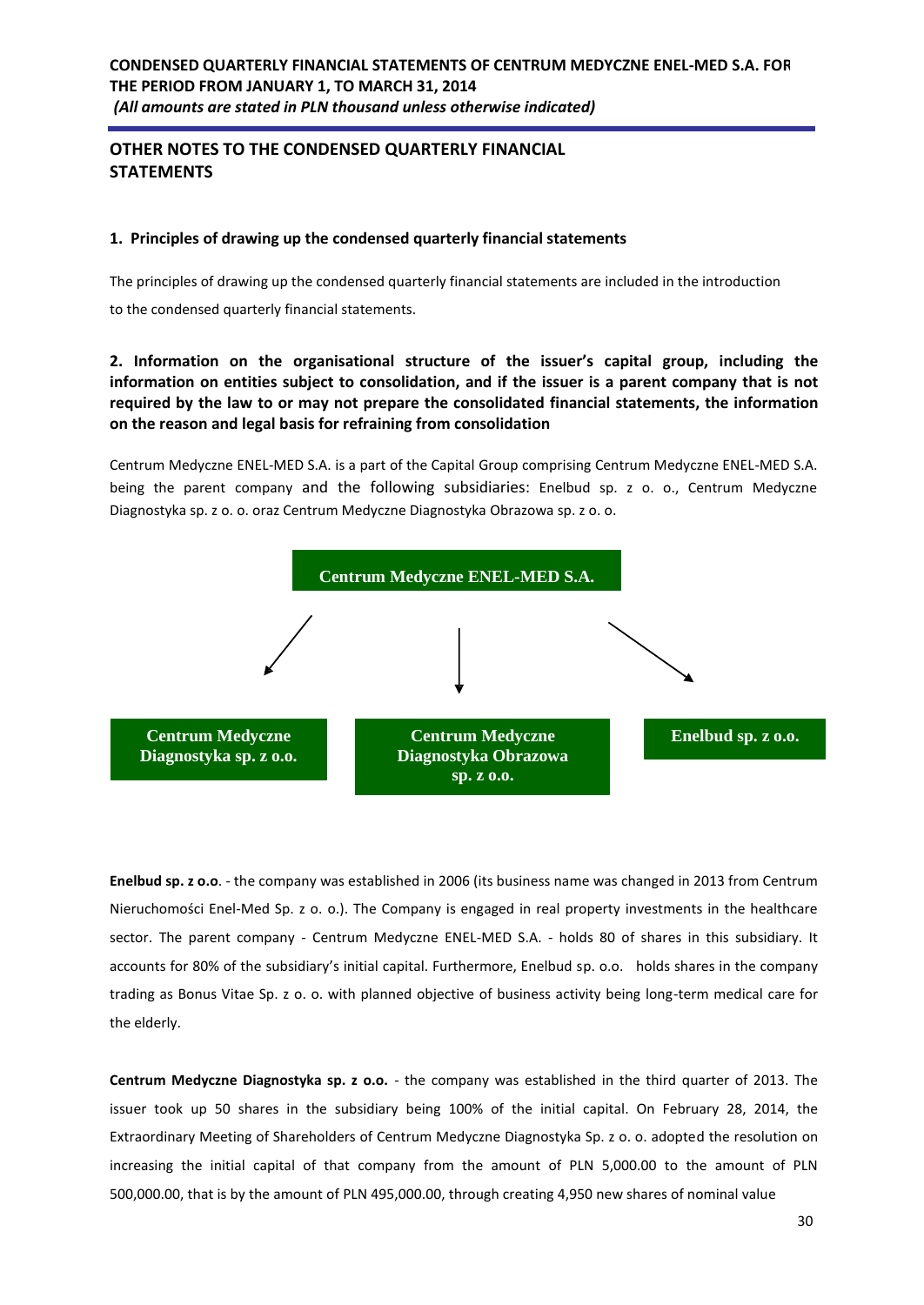of PLN 100.00 each. On February 28, 2014, all newly created shares were taken up by the Company, and at the end of April 30, 2014, they were covered in full by in-kind contribution in the form of a set of tangible and intangible assets separated organisationally and financially used to carry out the business activity in the scope of diagnostic imaging at the following facilities: Bielany Diagnostic Centre in Warsaw, Magnetic Resonance Laboratory in Konin, Magnetic Resonance Laboratory in Mielec, Computed Tomography Laboratory in Poznań, Magnetic Resonance Laboratory in Łomża, Computed Tomography Laboratory in Wołomin, and Diagnostic Laboratory in Lublin, constituting an organised part of the enterprise with capacity of operating as an independent enterprise. The Issuer holds 100% of shares in the initial capital of Centrum Medyczne Diagnostyka sp. z o.o. As at the date of drawing up these condensed quarterly financial statements, the subsidiary with the business name of Centrum Medyczne Diagnostyka sp. z o. o. did not carry out any operating activities. As at the publication date of these financial statements, the subsidiary with the business name of Centrum Medyczne Diagnostyka sp. z o.o. carried out business activity in the scope of diagnostic imaging.

**Centrum Medyczne Diagnostyka Obrazowa sp. z o. o**. - the company was established in the fourth quarter of 2013, and the issuer holds 50 shares of total nominal value of PLN 5,000.00, which constitutes 100% of the initial capital of this company. As at the publication date of these financial statements, the subsidiary with the business name of Centrum Medyczne Diagnostyka Obrazowa sp. z o. o. did not carry out any operating activities. In the future, Centrum Medyczne ENEL-MED S.A. will contribute 100% of shares in Centrum Medyczne Diagnostyka sp. z o. o. to Centrum Medyczne Diagnostyka Obrazowa sp. z o.o., which will constitute the stage of preparation to possible acquisition of external investor or sale of shares in Centrum Medyczne Diagnostyka Sp. z o.o.

The Issuer did not draw up the consolidated financial statements as at March 30, 2014, under the exemption arising from Article 58 of the Accounting Act. The subsidiaries were not included in the consolidated financial statements due to the fact that their financial data is not material to give a fair and clear view of the Group's material and financial position and its financial result.

## **3. Information on consequences of changes to the structure of the business undertaking, including as a result of a business combination, acquisition or sale of undertakings within the issuer's capital group, long-term investments, split, restructuring and discontinuing of the activities**

On February 28, 2014, the Extraordinary Meeting of Shareholders of Centrum Medyczne Diagnostyka Sp. z o. o. (a subsidiary of Centrum Medyczne ENEL-MED S.A.) adopted the resolution on increasing the initial capital from the amount of PLN 5,000.00 to the amount of PLN 500,000.00, that is by the amount of PLN 495,000.00, through creating 4,950 new shares of nominal value of PLN 100.00 each. On February 28, 2014, all newly created shares were taken up by Centrum Medyczne ENEL-MED S.A. They were covered in full by in-kind contribution in the form of a set of tangible and intangible assets separated organisationally and financially used to carry out the business activity in the scope of diagnostic imaging at the following facilities: Bielany Diagnostic Centre in Warsaw, Magnetic Resonance Laboratory in Konin, Magnetic Resonance Laboratory in Mielec, Computed Tomography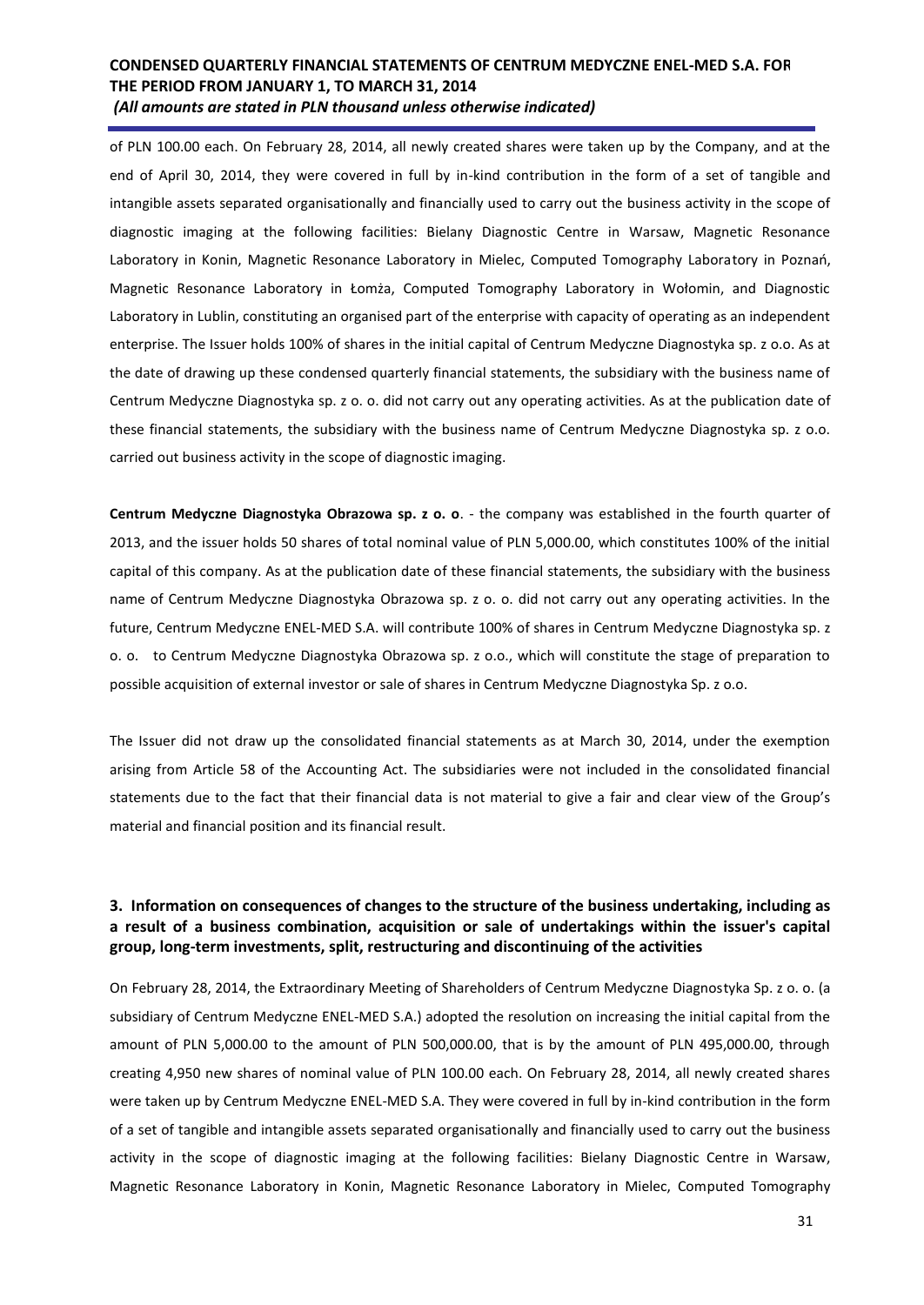*(All amounts are stated in PLN thousand unless otherwise indicated)*

Laboratory in Poznań, Magnetic Resonance Laboratory in Łomża, Computed Tomography Laboratory in Wołomin, and Diagnostic Laboratory in Lublin, constituting an organised part of the enterprise with capacity of operating as an independent enterprise. The organised part of the enterprise described hereinabove was contributed to Centrum Medyczne Diagnostyka Sp. z o. o. at the end of April 30, 2014. As at the publication date of these statements, the subsidiary with the business name of Centrum Medyczne Diagnostyka sp. z o. o. carried out the operating activities in the scope of diagnostic imaging.

## **4. Position of the Management Board with respect to the possibility of delivery of forecast results published earlier for a given year, in the light of the results presented in these quarterly financial statements in relation to the forecast results**

The Company did not publish any forecasts of financial results for the year 2014.

## **5. Information on shareholders holding at least 5% of the total number of votes at the general meeting of shareholders, directly or indirectly through subsidiaries**

The table below presents the shareholders holding at least 5% of the total votes at the general meeting of shareholders of Centrum Medyczne ENEL-MED S.A. as at the date of submitting the quarterly report.

| <b>Shareholder</b>                                                                                   | <b>Number of shares</b> | % of capital | <b>Number of votes</b> | % of votes |
|------------------------------------------------------------------------------------------------------|-------------------------|--------------|------------------------|------------|
| Adam Rozwadowski *                                                                                   | 7,124,000               | 30.23        | 7,124,000              | 30.23      |
| Anna Rozwadowska **                                                                                  | 7,123,950               | 30.23        | 7,123,950              | 30.23      |
| Generali Otwarty Fundusz<br>Emerytalny                                                               | 2,377,000               | 10.09        | 2,377,000              | 10.09      |
| <b>Otwarty Fundusz Emerytalny</b><br>PZU, "Złota Jesień" and<br>Dobrowolny Fundusz<br>Emerytalny PZU | 1,680,000               | 7.13         | 1,680,000              | 7.13       |

\* through Koremia Investments Ltd., with its registered office in the Republic of Cyprus in which Adam Rozwadowski, the President of the Management Board, holds 100% of shares.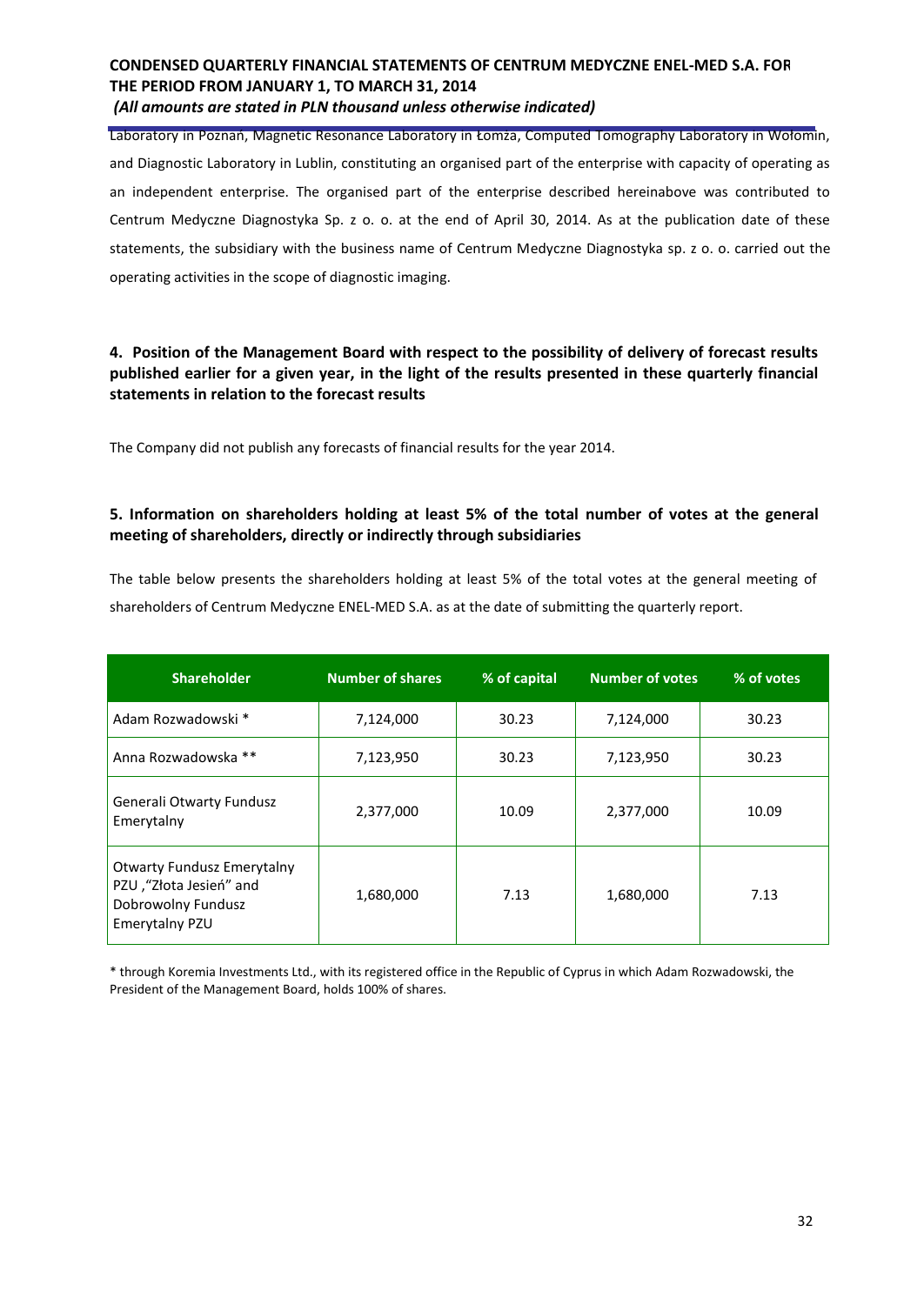\* through Versinus Ltd., with its registered office in the Republic of Cyprus in which Anna Rozwadowska, the Chairperson of the Supervisory Board, holds 100% of shares.

Since the date of submitting the previous periodic report, that is the annual report for the year 2013, the number of shares held by the shareholders holding at least 5% of the total votes at the general meeting of Centrum Medyczne ENEL-MED S.A. has not changed. The number of shareholders holding at least 5% of the total votes has not changed as well.

### **6. Information on the issuer's shares held by members of management and supervisory authorities**

The table below presents the shares of Centrum Medyczne ENEL-MED S.A. held by members of the Management Board and Supervisory Board of the Company as at the date of submitting the quarterly report.

| <b>Shareholder</b>    | <b>Number of shares</b> | % of capital | <b>Number of votes</b> | % of votes |
|-----------------------|-------------------------|--------------|------------------------|------------|
| Adam Rozwadowski *    | 7,124,000               | 30.23%       | 7,124,000              | 30.23%     |
| Anna Rozwadowska **   | 7,123,950               | 30.23%       | 7,123,950              | 30.23%     |
| Jacek Rozwadowski *** | 992,800                 | 4.21%        | 992,800                | 4.21%      |

\* Adam Rozwadowski, the President of the Management Board, holds 100% of Koremia Investments Ltd. with its registered office in the Republic of Cyprus, being the shareholder of Centrum Medyczne ENEL-MED S.A.

\*\* Anna Rozwadowska, the Chairperson of the Supervisory Board holds 100%of shares of Versinus Ltd. with its registered office in the Republic of Cyprus, being the shareholder of Centrum Medyczne ENEL-MED S.A.

\*\*\* Jacek Rozwadowski, the Deputy President of the Management Board, holds 100% of Smerona Holdings Ltd. with its registered office in the Republic of Cyprus, being the shareholder of Centrum Medyczne ENEL-MED S.A.

The number of the issuer's shares or the rights thereto held by the members of the management and supervisory authorities has not changed since the publication of the previous periodic report, that is the annual report for the year 2013.

### **7. Information about pending proceedings before courts, arbitration bodies or public administration bodies with regard to liabilities or receivables**

As at the publication date of the quarterly financial statements, the Company or its subsidiary did not take part in any proceedings held before any court, arbitration body or public administration body with regard to the Company's liabilities or receivables in the amount equal to at least 10% of equity.

As at the publication date of the quarterly financial statements, the total amount of claims in all proceedings pending with reference to the Company's liabilities did not exceed 10% of the Issuer's equity.